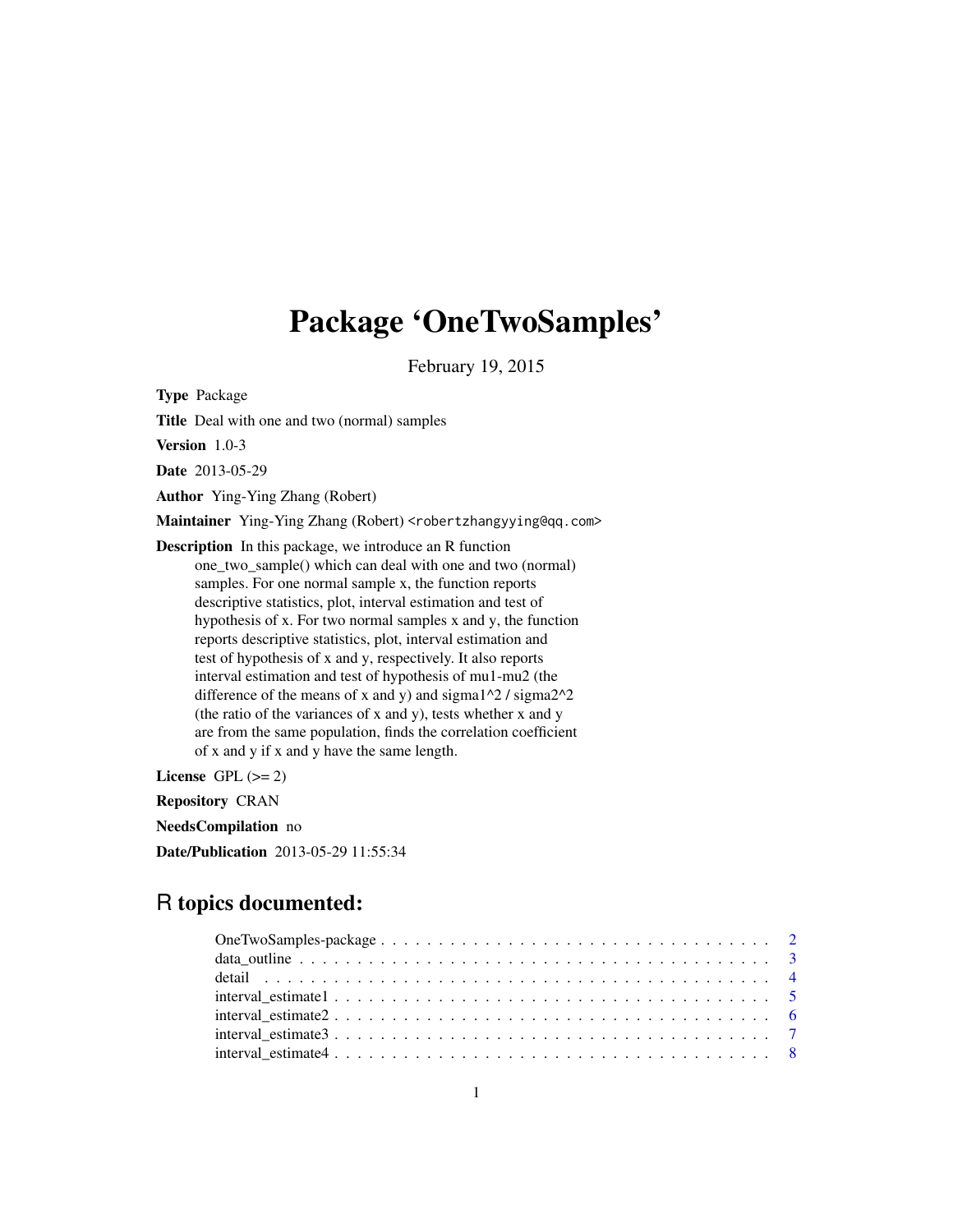<span id="page-1-0"></span>

|       | $interval\_estimate 5$ 9 |    |
|-------|--------------------------|----|
|       |                          |    |
|       |                          |    |
|       |                          |    |
|       |                          |    |
|       |                          |    |
|       |                          |    |
|       |                          |    |
|       |                          |    |
|       |                          |    |
|       |                          |    |
|       |                          |    |
| Index |                          | 25 |

OneTwoSamples-package *Deal with one and two (normal) samples*

#### Description

In this package, we introduce an R function one\_two\_sample() which can deal with one and two (normal) samples. For one normal sample x, the function reports descriptive statistics, plot, interval estimation and test of hypothesis of x. For two normal samples x and y, the function reports descriptive statistics, plot, interval estimation and test of hypothesis of x and y, respectively. It also reports interval estimation and test of hypothesis of mu1-mu2 (the difference of the means of x and y) and sigma1^2/sigma2^2 (the ratio of the variances of x and y), tests whether x and y are from the same population, finds the correlation coefficient of x and y if x and y have the same length.

#### Details

| Package: | <b>OneTwoSamples</b> |
|----------|----------------------|
| Type:    | Package              |
| Version: | $1.0 - 3$            |
| Date:    | 2013-05-29           |
| License: | $GPL (=2)$           |

The most important functions are: one\_two\_sample() and one\_sample().

# Author(s)

Ying-Ying Zhang (Robert)

Maintainer: Ying-Ying Zhang (Robert) <robertzhangyying@qq.com>

#### References

Zhang, Y. Y., Wei, Y. (2013), One and two samples using only an R funtion.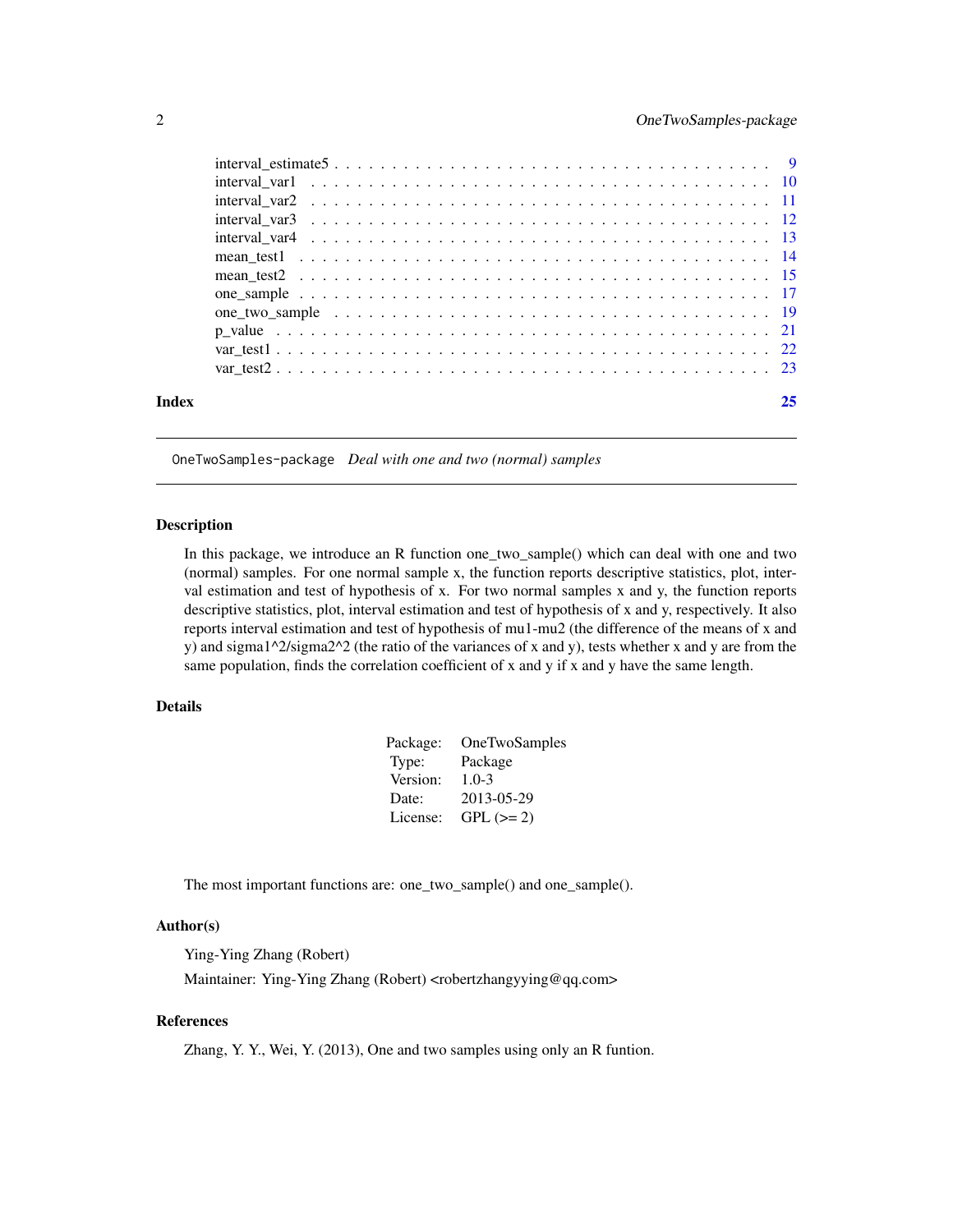# <span id="page-2-0"></span>data\_outline 3

# Examples

library("OneTwoSamples")

data\_outline *Compute various descriptive statistics*

# Description

Compute various descriptive statistics of x, such as mean, median, skewness, and kurtosis, etc.

# Usage

data\_outline(x)

# Arguments

x A numeric vector.

# Value

A data.frame with variables:

| N              | The length.                                                                               |
|----------------|-------------------------------------------------------------------------------------------|
| Mean           | The mean.                                                                                 |
| Var            | The variance.                                                                             |
| std_dev        | Standard deviation.                                                                       |
| Median         | The median.                                                                               |
| std_mean       | The standard error of the sample mean.                                                    |
| <b>CV</b>      | The coefficient of variation.                                                             |
| <b>CSS</b>     | The corrected sum of squares.                                                             |
| <b>USS</b>     | The uncorrected sum of squares.                                                           |
| R              | The extreme difference.                                                                   |
| R <sub>1</sub> | The half extreme difference, or the difference of upper quartile and lower quar-<br>tile. |
| Skewness       | The coefficient of skewness.                                                              |
| Kurtosis       | The coefficient of kurtosis.                                                              |
| row.names      | 1.                                                                                        |

# Author(s)

Ying-Ying Zhang (Robert) <robertzhangyying@qq.com>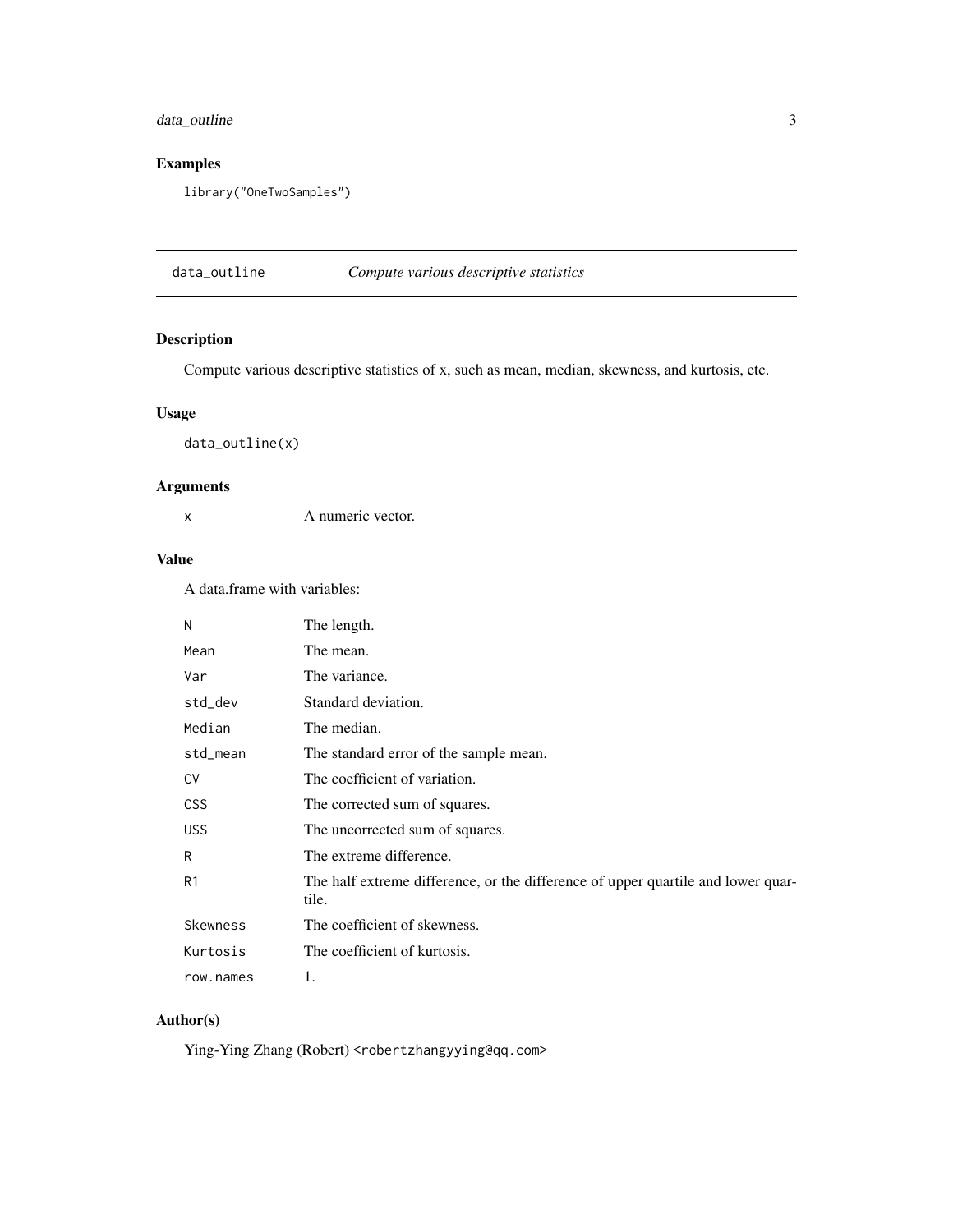#### References

Zhang, Y. Y., Wei, Y. (2013), One and two samples using only an R funtion.

#### Examples

```
x = rnorm(10, mean = 1, sd = 0.2); xdata_outline(x)
```
detail *Show details of an object*

# Description

Show details of an object.

#### Usage

detail(x)

# Arguments

x Any R object to be tested.

#### Value

A list with components:

| x          | The argument x.                                                          |
|------------|--------------------------------------------------------------------------|
| isS4       | Logical, indicates whether x is an S4 object.                            |
| isObject   | Logical, indicates whether x is an object, i.e., with a class attribute. |
| class      | The class of x.                                                          |
| attributes | The attributes of x. Usually result \$attributes is also a list.         |

# Author(s)

Ying-Ying Zhang (Robert) <robertzhangyying@qq.com>

#### References

Zhang, Y. Y., Wei, Y. (2013), One and two samples using only an R funtion.

# See Also

[isS4](#page-0-0), [is.object](#page-0-0), [class](#page-0-0), [attributes](#page-0-0)

<span id="page-3-0"></span>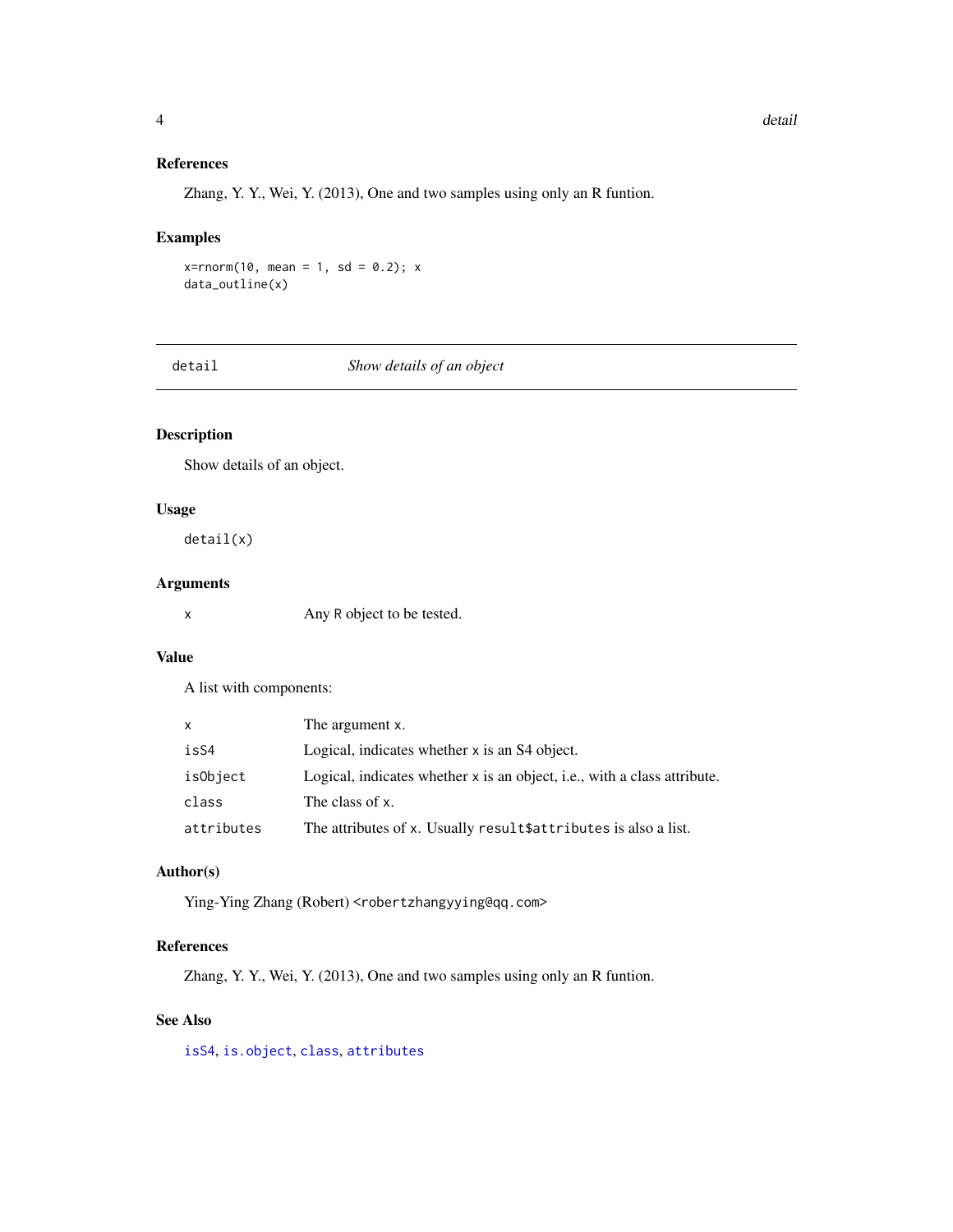# <span id="page-4-0"></span>interval\_estimate1 5

#### Examples

```
x = rnorm(10, mean = 1, sd = 0.2); xt = t.test(x);detail(t)
```
interval\_estimate1 *Two sided interval estimation of* mu *of one normal sample*

#### Description

Compute the two sided interval estimation of mu of one normal sample when the population variance is known or unknown.

# Usage

```
interval\_estimate1(x, sigma = -1, alpha = 0.05)
```
#### Arguments

| x.    | A numeric vector.                                                                                                                                               |
|-------|-----------------------------------------------------------------------------------------------------------------------------------------------------------------|
| sigma | The standard deviation of the population. $sigma \ge 0$ indicates it is known, sigma $\le 0$<br>indicates it is unknown. Default to unknown standard deviation. |
| alpha | The significance level, a real number in $[0, 1]$ . Default to 0.05. 1-alpha is the<br>degree of confidence.                                                    |

#### Value

A data.frame with variables:

| mean | The sample mean.            |
|------|-----------------------------|
| df   | The degree of freedom.      |
| a    | The confidence lower limit. |
| b    | The confidence upper limit. |

# Author(s)

Ying-Ying Zhang (Robert) <robertzhangyying@qq.com>

# References

Zhang, Y. Y., Wei, Y. (2013), One and two samples using only an R funtion.

```
x = rnorm(10, mean = 1, sd = 0.2); xinterval\_estimate1(x, sigma = 0.2)interval_estimate1(x)
```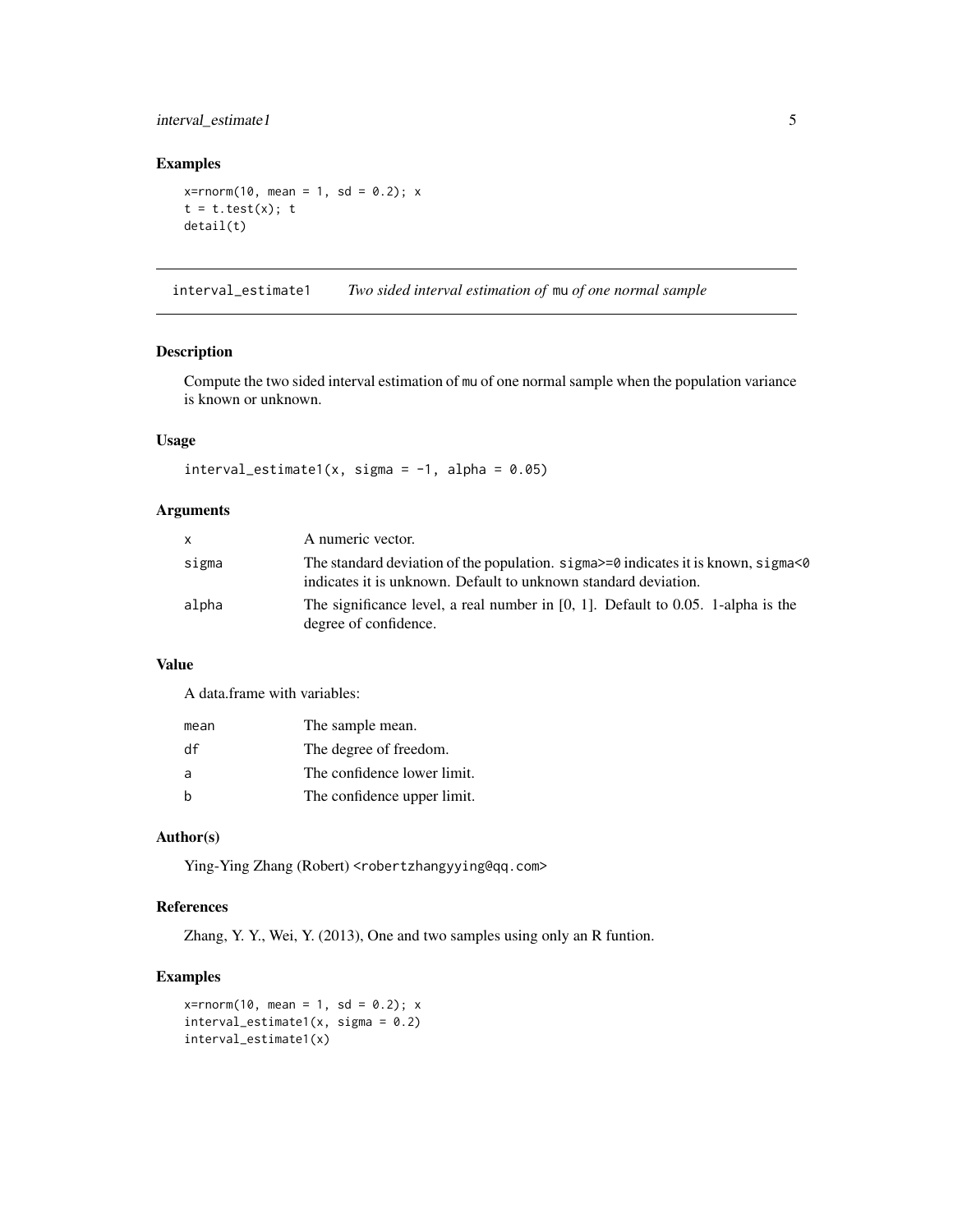<span id="page-5-0"></span>interval\_estimate2 *Two sided interval estimation of* mu1-mu2 *of two normal samples*

# Description

Compute the two sided interval estimation of mu1-mu2 of two normal samples when the population variances are known, unknown equal, or unknown unequal.

# Usage

```
interval\_estimate2(x, y, sigma = c(-1, -1), var.equals = FALSE, alpha = 0.05)
```
# Arguments

| $\times$  | A numeric vector.                                                                                                                                                                                                                                                                                                                                                                      |
|-----------|----------------------------------------------------------------------------------------------------------------------------------------------------------------------------------------------------------------------------------------------------------------------------------------------------------------------------------------------------------------------------------------|
| У         | A numeric vector.                                                                                                                                                                                                                                                                                                                                                                      |
| sigma     | A numeric vector of length 2, which contains the standard deviations of two<br>populations. When the standard deviations are known, input it, then the function<br>computes the interval endpoints using normal population; when the standard<br>deviations are unknown, ignore it, now we need to consider whether the two<br>populations have equal variances. See var, equal below. |
| var.equal | A logical variable indicating whether to treat the two variances as being equal.<br>If TRUE then the pooled variance is used to estimate the variance otherwise the<br>Welch (or Satterthwaite) approximation to the degrees of freedom is used.                                                                                                                                       |
| alpha     | The significance level, a real number in $[0, 1]$ . Default to 0.05. 1-alpha is the<br>degree of confidence.                                                                                                                                                                                                                                                                           |

# Value

A data.frame with variables:

| mean | The difference of sample means xb-yb. |
|------|---------------------------------------|
| df   | The degree of freedom.                |
| a    | The confidence lower limit.           |
| b    | The confidence upper limit.           |

#### Author(s)

Ying-Ying Zhang (Robert) <robertzhangyying@qq.com>

# References

Zhang, Y. Y., Wei, Y. (2013), One and two samples using only an R funtion.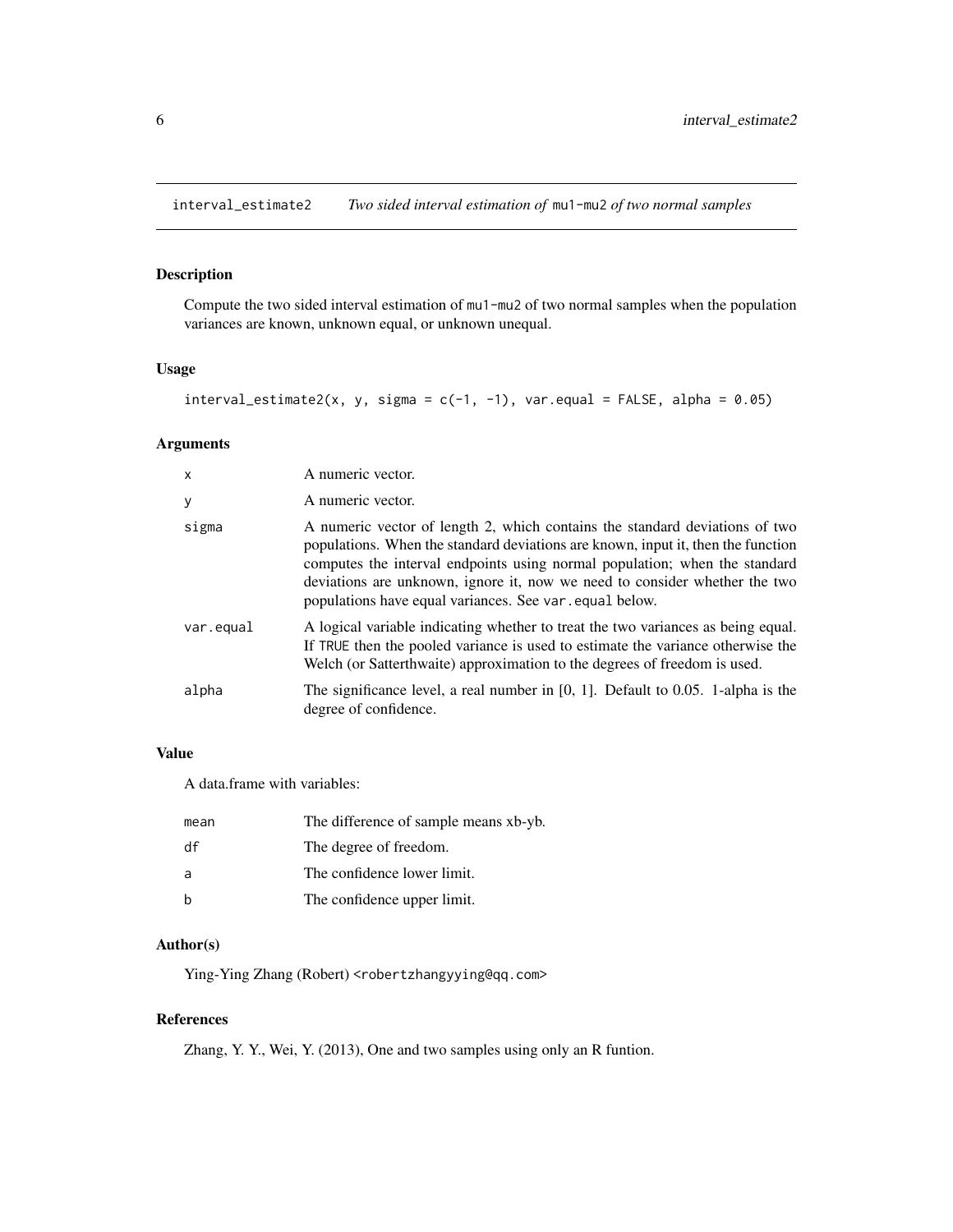# <span id="page-6-0"></span>interval\_estimate3 7

# Examples

```
x = rnorm(10, mean = 1, sd = 0.2); xy=rnorm(20, mean = 2, sd = 0.3); y
interval\_estimate2(x, y, sigma = c(0.2, 0.3))interval_estimate2(x, y, var.equal = TRUE)
interval_estimate2(x, y)
```
interval\_estimate3 *Two sided interval estimation of* mu *of one non-normal sample with large sample size*

#### Description

Compute the two sided interval estimation of mu of one non-normal sample with large sample size when the population variance is known or unknown.

#### Usage

interval\_estimate3(x, sigma =  $-1$ , alpha = 0.05)

#### Arguments

| X.    | A numeric vector.                                                                                                                                               |
|-------|-----------------------------------------------------------------------------------------------------------------------------------------------------------------|
| sigma | The standard deviation of the population. $signa \ge 0$ indicates it is known, $signa \le 0$<br>indicates it is unknown. Default to unknown standard deviation. |
| alpha | The significance level, a real number in $[0, 1]$ . Default to 0.05. 1-alpha is the<br>degree of confidence.                                                    |

#### Value

A data.frame with variables:

| mean | The sample mean.            |
|------|-----------------------------|
| a    | The confidence lower limit. |
| h    | The confidence upper limit. |

# Author(s)

Ying-Ying Zhang (Robert) <robertzhangyying@qq.com>

#### References

Zhang, Y. Y., Wei, Y. (2013), One and two samples using only an R funtion.

```
x = \text{resp}(50, 1/2); xinterval_estimate3(x)
```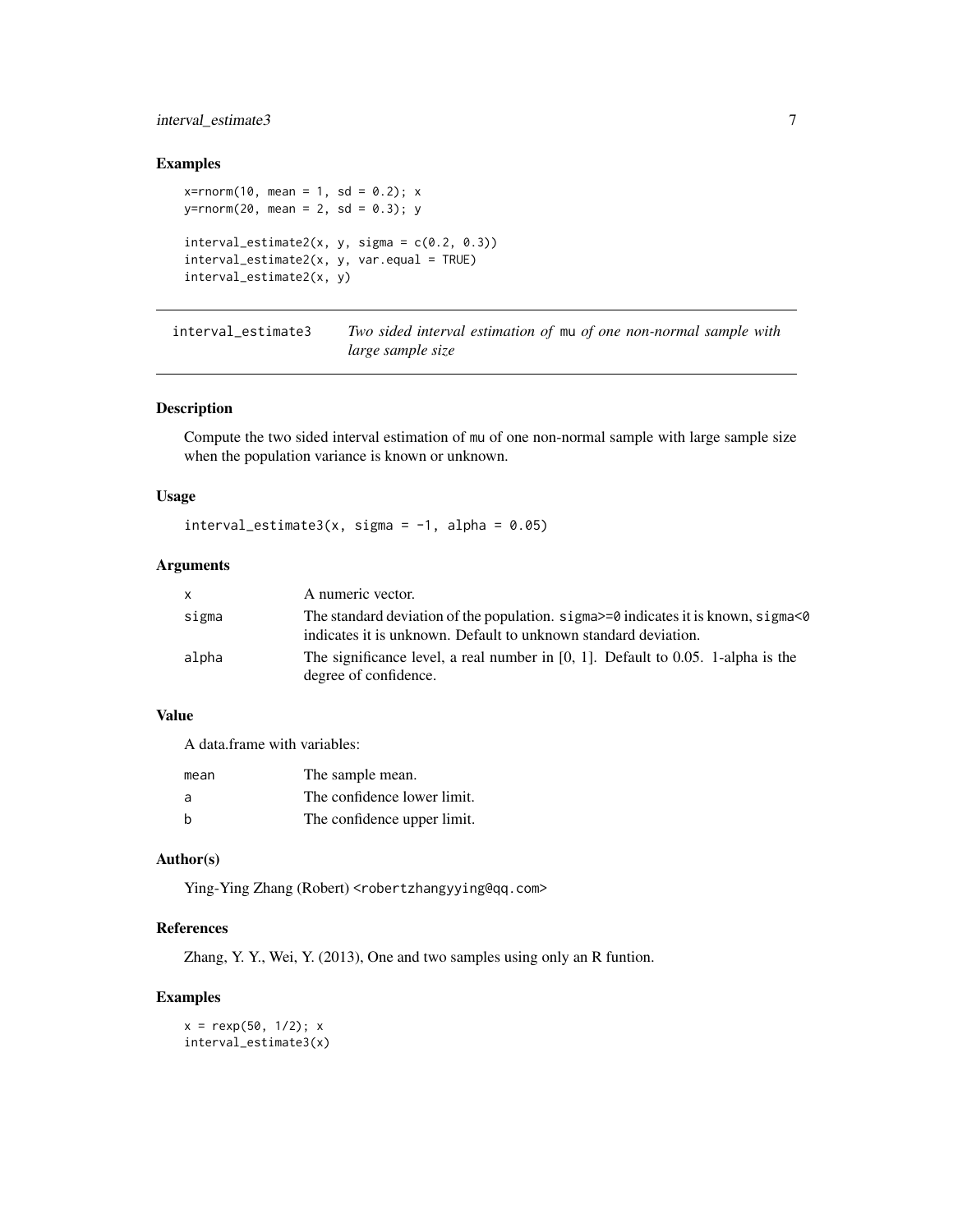<span id="page-7-0"></span>interval\_estimate4 *Two sided or one sided interval estimation of* mu *of one normal sample*

# Description

Compute the two sided or one sided interval estimation of mu of one normal sample when the population variance is known or unknown.

#### Usage

```
interval_estimate4(x, sigma = -1, side = 0, alpha = 0.05)
```
#### Arguments

| $\mathsf{x}$ | A numeric vector.                                                                                                                                                                                                                                                                                    |
|--------------|------------------------------------------------------------------------------------------------------------------------------------------------------------------------------------------------------------------------------------------------------------------------------------------------------|
| sigma        | The standard deviation of the population. sigma>=0 indicates it is known, sigma<0<br>indicates it is unknown. Default to unknown standard deviation.                                                                                                                                                 |
| side         | A parameter used to control whether to compute two sided or one sided interval<br>estimation. When computing the one sided upper limit, input side $= -1$ ; when<br>computing the one sided lower limit, input side $= 1$ ; when computing the two<br>sided limits, input side = $\theta$ (default). |
| alpha        | The significance level, a real number in $[0, 1]$ . Default to 0.05. 1-alpha is the<br>degree of confidence.                                                                                                                                                                                         |

# Value

A data.frame with variables:

| mean | The sample mean.            |
|------|-----------------------------|
| df   | The degree of freedom.      |
| a    | The confidence lower limit. |
| h    | The confidence upper limit. |

# Author(s)

Ying-Ying Zhang (Robert) <robertzhangyying@qq.com>

# References

Zhang, Y. Y., Wei, Y. (2013), One and two samples using only an R funtion.

```
x = rnorm(10, mean = 1, sd = 0.2); xinterval_estimate4(x, sigma = 0.2, side = -1)
interval\_estimate4(x, side = 1)
```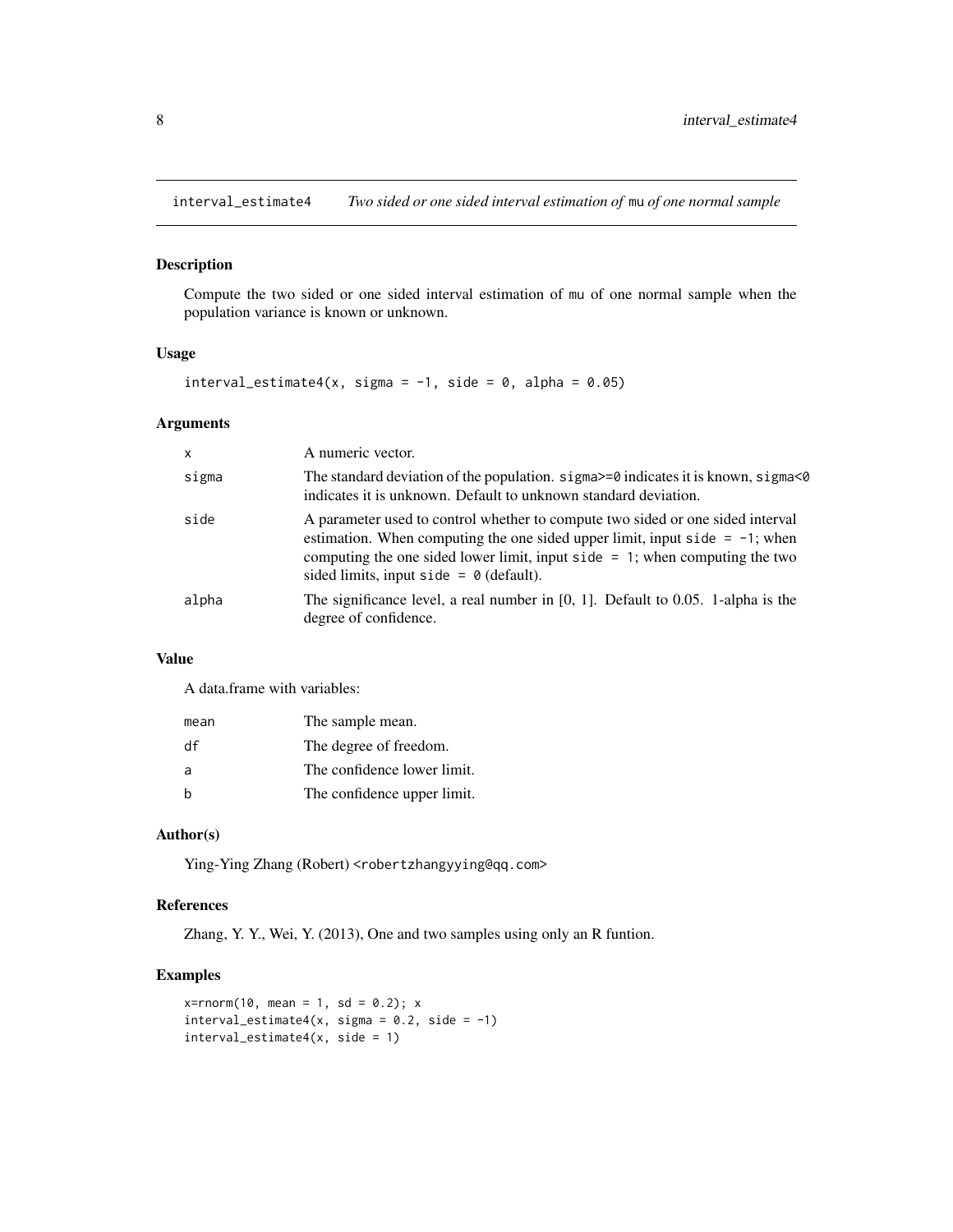<span id="page-8-0"></span>interval\_estimate5 *Two sided or one sided interval estimation of* mu1-mu2 *of two normal samples*

# Description

Compute the two sided or one sided interval estimation of mu1-mu2 of two normal samples when the population variances are known, unknown equal, or unknown unequal.

#### Usage

```
interval_estimate5(x, y, sigma = c(-1, -1), var.equal = FALSE, side = 0, alpha = 0.05)
```
# Arguments

| $\times$  | A numeric vector.                                                                                                                                                                                                                                                                                                                                                                     |
|-----------|---------------------------------------------------------------------------------------------------------------------------------------------------------------------------------------------------------------------------------------------------------------------------------------------------------------------------------------------------------------------------------------|
| У         | A numeric vector.                                                                                                                                                                                                                                                                                                                                                                     |
| sigma     | A numeric vector of length 2, which contains the standard deviations of two<br>populations. When the standard deviations are known, input it, then the function<br>computes the interval endpoints using normal population; when the standard<br>deviations are unknown, ignore it, now we need to consider whether the two<br>populations have equal variances. See var equal below. |
| var.equal | A logical variable indicating whether to treat the two variances as being equal.<br>If TRUE then the pooled variance is used to estimate the variance otherwise the<br>Welch (or Satterthwaite) approximation to the degrees of freedom is used.                                                                                                                                      |
| side      | A parameter used to control whether to compute two sided or one sided interval<br>estimation. When computing the one sided upper limit, input side $= -1$ ; when<br>computing the one sided lower limit, input side $= 1$ ; when computing the two<br>sided limits, input side = $\theta$ (default).                                                                                  |
| alpha     | The significance level, a real number in $[0, 1]$ . Default to 0.05. 1-alpha is the<br>degree of confidence.                                                                                                                                                                                                                                                                          |

#### Value

A data.frame with variables:

| mean | The difference of sample means xb-yb. |
|------|---------------------------------------|
| df   | The degree of freedom.                |
| a    | The confidence lower limit.           |
| b    | The confidence upper limit.           |

# Author(s)

Ying-Ying Zhang (Robert) <robertzhangyying@qq.com>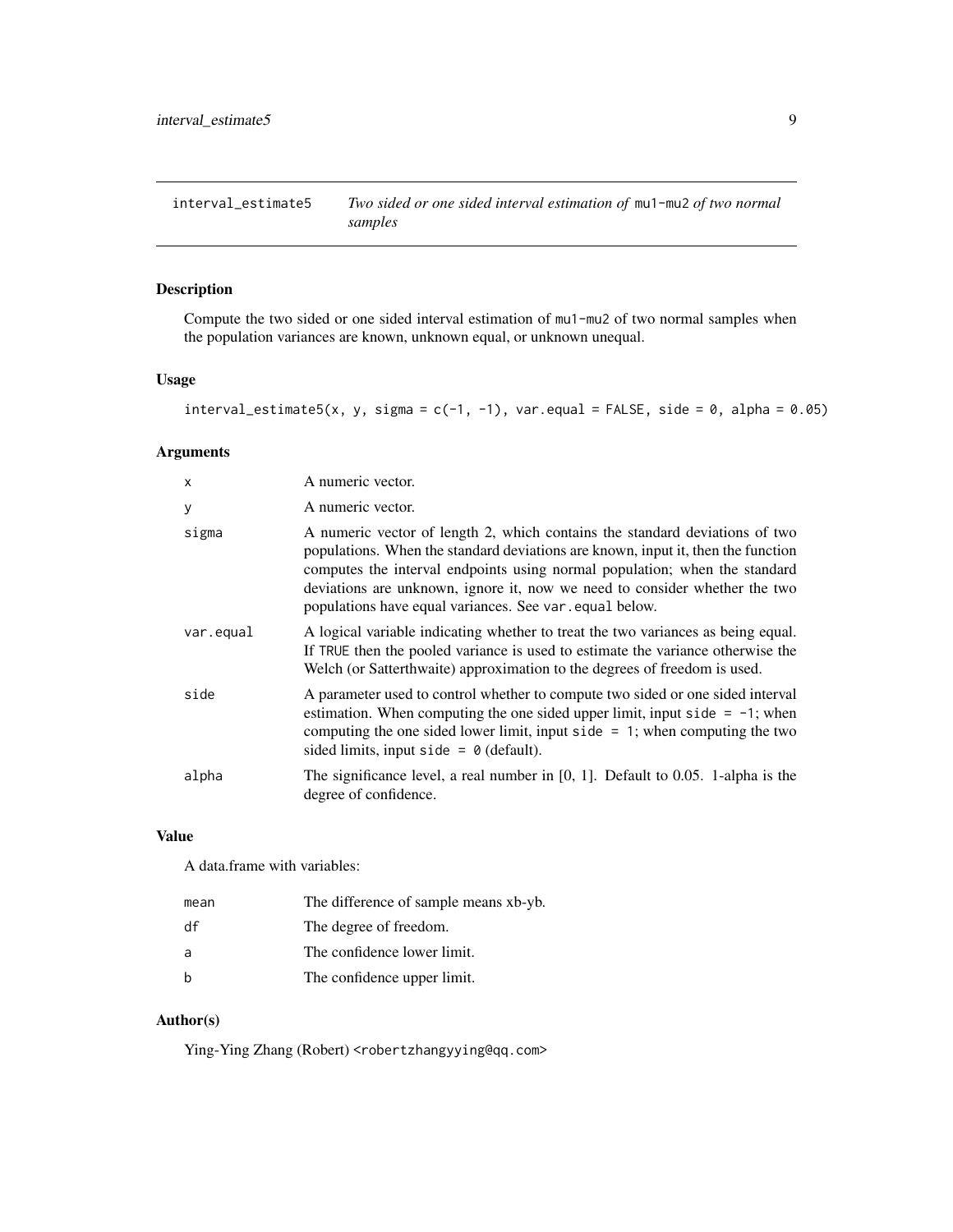# References

Zhang, Y. Y., Wei, Y. (2013), One and two samples using only an R funtion.

#### Examples

```
x = rnorm(10, mean = 1, sd = 0.2); xy=rnorm(20, mean = 2, sd = 0.3); y
interval\_estimate5(x, y, sigma = c(0.2, 0.3), side = -1)interval_estimate5(x, y, var.equal = TRUE)
interval_estimate5(x, y)
```
interval\_var1 *Two sided interval estimation of* sigma^2 *of one normal sample*

# Description

Compute the two sided interval estimation of sigma^2 of one normal sample when the population mean is known or unknown.

# Usage

 $interval\_var1(x, mu = Inf, alpha = 0.05)$ 

#### Arguments

| $\mathsf{x}$ | A numeric vector.                                                                                                                                                                                                                                                                                                |
|--------------|------------------------------------------------------------------------------------------------------------------------------------------------------------------------------------------------------------------------------------------------------------------------------------------------------------------|
| mu           | The population mean. When it is known, input it, and the function computes<br>the interval endpoints using a chi-square distribution with degree of freedom n.<br>When it is unknown, ignore it, and the function computes the interval endpoints<br>using a chi-square distribution with degree of freedom n-1. |
| alpha        | The significance level, a real number in $[0, 1]$ . Default to 0.05. 1-alpha is the<br>degree of confidence.                                                                                                                                                                                                     |

#### Value

A data.frame with variables:

| var | The estimate of the population variance. When the population mean mu is<br>known, var = mean( $(x-mu)^2$ ). When mu is unknown, var = var(x). |
|-----|-----------------------------------------------------------------------------------------------------------------------------------------------|
| df  | The degree of freedom.                                                                                                                        |
| a   | The confidence lower limit.                                                                                                                   |
| b   | The confidence upper limit.                                                                                                                   |

#### Author(s)

Ying-Ying Zhang (Robert) <robertzhangyying@qq.com>

<span id="page-9-0"></span>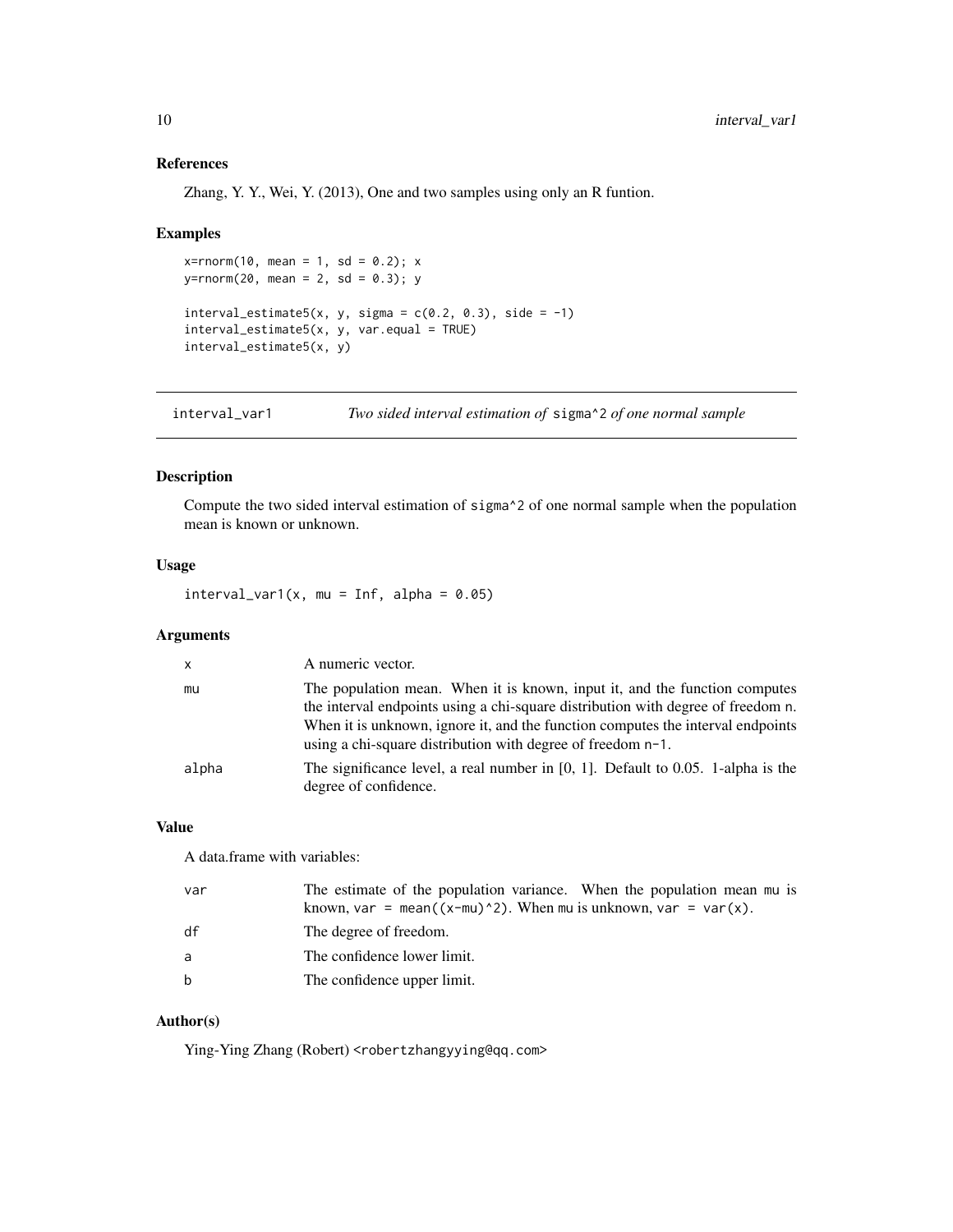# <span id="page-10-0"></span>interval\_var2 11

# References

Zhang, Y. Y., Wei, Y. (2013), One and two samples using only an R funtion.

# Examples

```
x = rnorm(10, mean = 1, sd = 0.2); xinterval_var1(x, mu = 1)
interval_var1(x)
```

| interval_var2 | Two sided interval estimation of sigmal <sup>12</sup> / sigmal <sup>22</sup> of two normal |
|---------------|--------------------------------------------------------------------------------------------|
|               | samples                                                                                    |

# Description

Compute the two sided interval estimation of sigma1^2 / sigma2^2 of two normal samples when the population means are known or unknown.

# Usage

 $interval\_var2(x, y, mu = c(Inf, Inf), alpha = 0.05)$ 

# Arguments

| x     | A numeric vector.                                                                                                                                                                                                                                                                                                    |
|-------|----------------------------------------------------------------------------------------------------------------------------------------------------------------------------------------------------------------------------------------------------------------------------------------------------------------------|
| у     | A numeric vector.                                                                                                                                                                                                                                                                                                    |
| mu    | The population means. When it is known, input it, and the function computes<br>the interval endpoints using an F distribution with degree of freedom (n1, n2).<br>When it is unknown, ignore it, and the function computes the interval endpoints<br>using an F distribution with degree of freedom $(n1-1, n2-1)$ . |
| alpha | The significance level, a real number in $[0, 1]$ . Default to 0.05. 1-alpha is the<br>degree of confidence.                                                                                                                                                                                                         |

#### Value

A data.frame with variables:

| rate | The estimate of the ratio of population variances, rate $=$ $Sx2/Sy2$ . When the<br>population means mu is known, $Sx2 = 1/n1*sum((x-mu[1])^2)$ and $Sy2 = 1/n2*sum((y-mu[2])^2)$ .<br>When mu is unknown, $Sx2 = var(x)$ and $Sy2 = var(y)$ . |
|------|------------------------------------------------------------------------------------------------------------------------------------------------------------------------------------------------------------------------------------------------|
| df1  | The first degree of freedom.                                                                                                                                                                                                                   |
| df2  | The second degree of freedom.                                                                                                                                                                                                                  |
| a    | The confidence lower limit.                                                                                                                                                                                                                    |
| b    | The confidence upper limit.                                                                                                                                                                                                                    |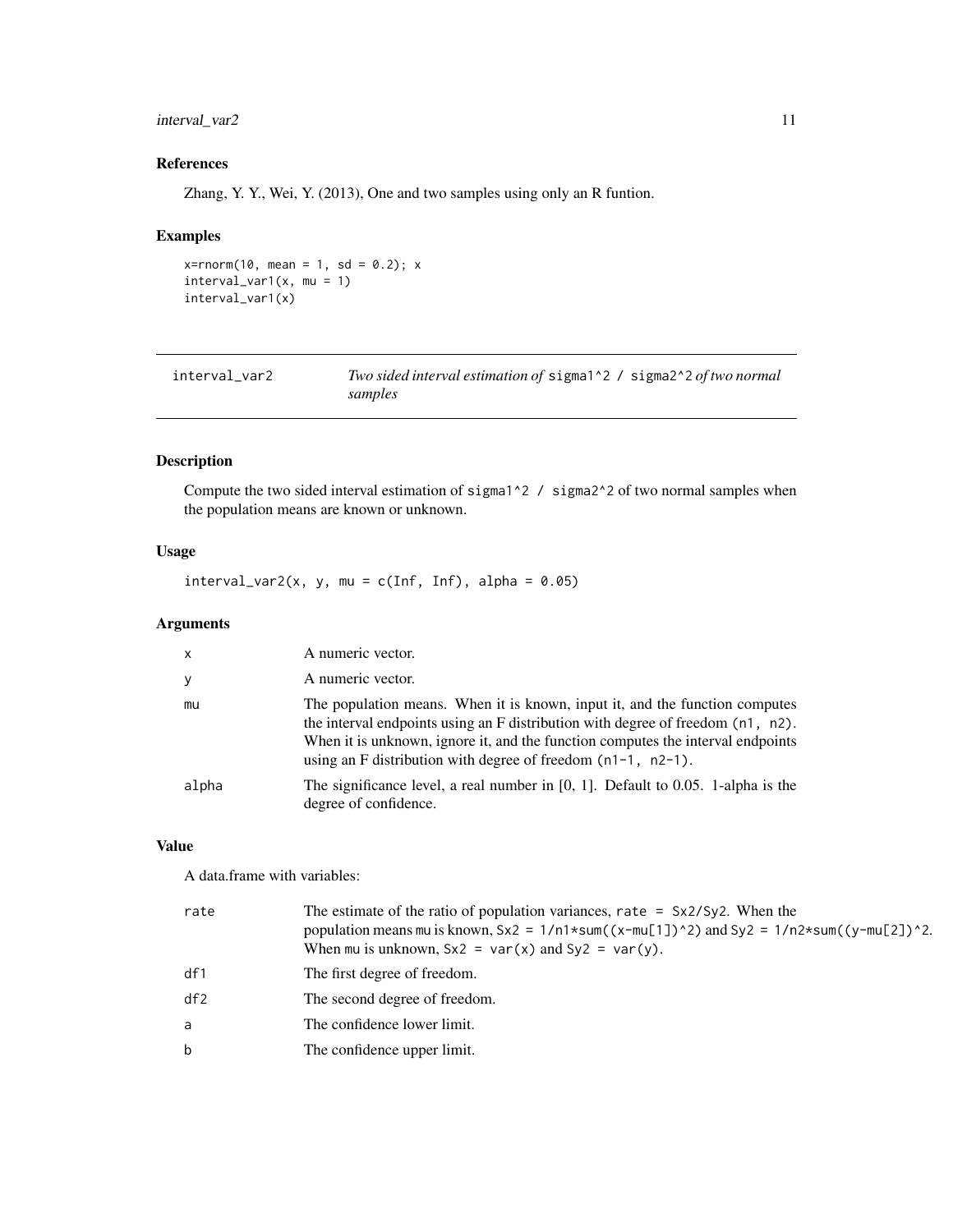# <span id="page-11-0"></span>Author(s)

Ying-Ying Zhang (Robert) <robertzhangyying@qq.com>

#### References

Zhang, Y. Y., Wei, Y. (2013), One and two samples using only an R funtion.

# Examples

```
x = rnorm(10, mean = 1, sd = 0.2); xy=rnorm(20, mean = 2, sd = 0.3); y
interval\_var2(x, y, mu = c(1,2))interval_var2(x, y)
```

| interval var3 | Two sided or one sided interval estimation of sigma^2 of one normal |
|---------------|---------------------------------------------------------------------|
|               | sample                                                              |

# Description

Compute the two sided or one sided interval estimation of sigma^2 of one normal sample when the population mean is known or unknown.

# Usage

 $interval_{var3}(x, mu = Inf, side = 0, alpha = 0.05)$ 

# Arguments

| $\mathsf{x}$ | A numeric vector.                                                                                                                                                                                                                                                                                                |
|--------------|------------------------------------------------------------------------------------------------------------------------------------------------------------------------------------------------------------------------------------------------------------------------------------------------------------------|
| mu           | The population mean. When it is known, input it, and the function computes<br>the interval endpoints using a chi-square distribution with degree of freedom n.<br>When it is unknown, ignore it, and the function computes the interval endpoints<br>using a chi-square distribution with degree of freedom n-1. |
| side         | A parameter used to control whether to compute two sided or one sided interval<br>estimation. When computing the one sided upper limit, input side $= -1$ ; when<br>computing the one sided lower limit, input side $= 1$ ; when computing the two<br>sided limits, input side = $\theta$ (default).             |
| alpha        | The significance level, a real number in $[0, 1]$ . Default to 0.05. 1-alpha is the<br>degree of confidence.                                                                                                                                                                                                     |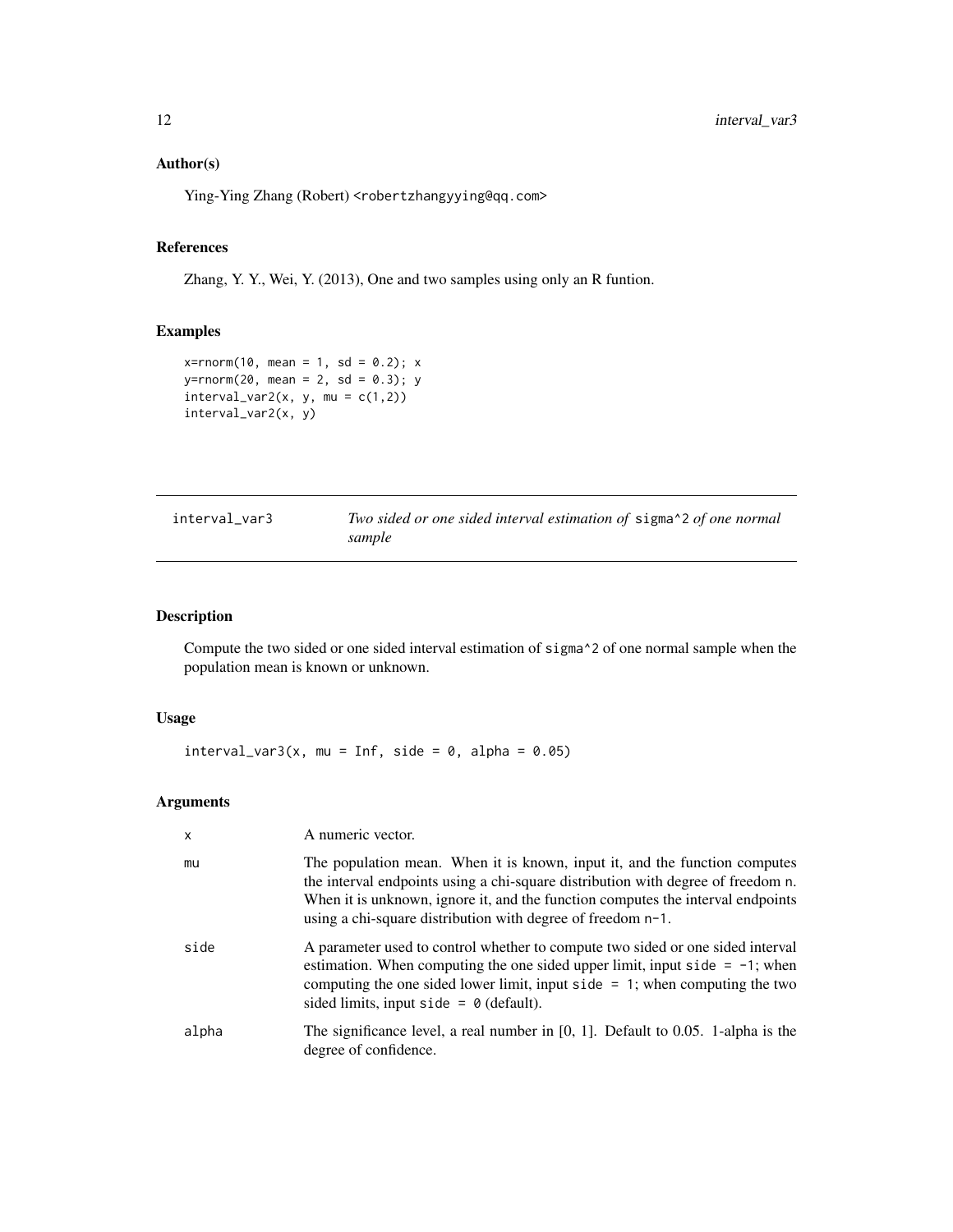# <span id="page-12-0"></span>interval\_var4 13

# Value

A data.frame with variables:

| var | The estimate of the population variance. When the population mean mu is<br>known, var = mean( $(x-mu)^2$ ). When mu is unknown, var = var(x). |
|-----|-----------------------------------------------------------------------------------------------------------------------------------------------|
| df  | The degree of freedom.                                                                                                                        |
| a   | The confidence lower limit.                                                                                                                   |
| b   | The confidence upper limit.                                                                                                                   |

#### Author(s)

Ying-Ying Zhang (Robert) <robertzhangyying@qq.com>

# References

Zhang, Y. Y., Wei, Y. (2013), One and two samples using only an R funtion.

# Examples

 $x = r \cdot 10$ , mean = 1, sd = 0.2); x  $interval\_var3(x, mu = 1, side = -1)$ interval\_var3(x)

| interval_var4 | <i>Two sided or one sided interval estimation of sigmal</i> <sup>2</sup> / sigma <sup>2</sup> <sup>2</sup> |
|---------------|------------------------------------------------------------------------------------------------------------|
|               | of two normal samples                                                                                      |

# Description

Compute the two sided or one sided interval estimation of sigma<sup> $1^2$ </sup> / sigma<sup>2 $^2$ </sup> of two normal samples when the population means are known or unknown.

#### Usage

```
interval\_var4(x, y, mu = c(Inf, Inf), side = 0, alpha = 0.05)
```
# Arguments

| x  | A numeric vector.                                                                                                                                              |
|----|----------------------------------------------------------------------------------------------------------------------------------------------------------------|
| v  | A numeric vector.                                                                                                                                              |
| mu | The population means. When it is known, input it, and the function computes<br>the interval endpoints using an F distribution with degree of freedom (n1, n2). |
|    | When it is unknown, ignore it, and the function computes the interval endpoints                                                                                |
|    | using an F distribution with degree of freedom $(n1-1, n2-1)$ .                                                                                                |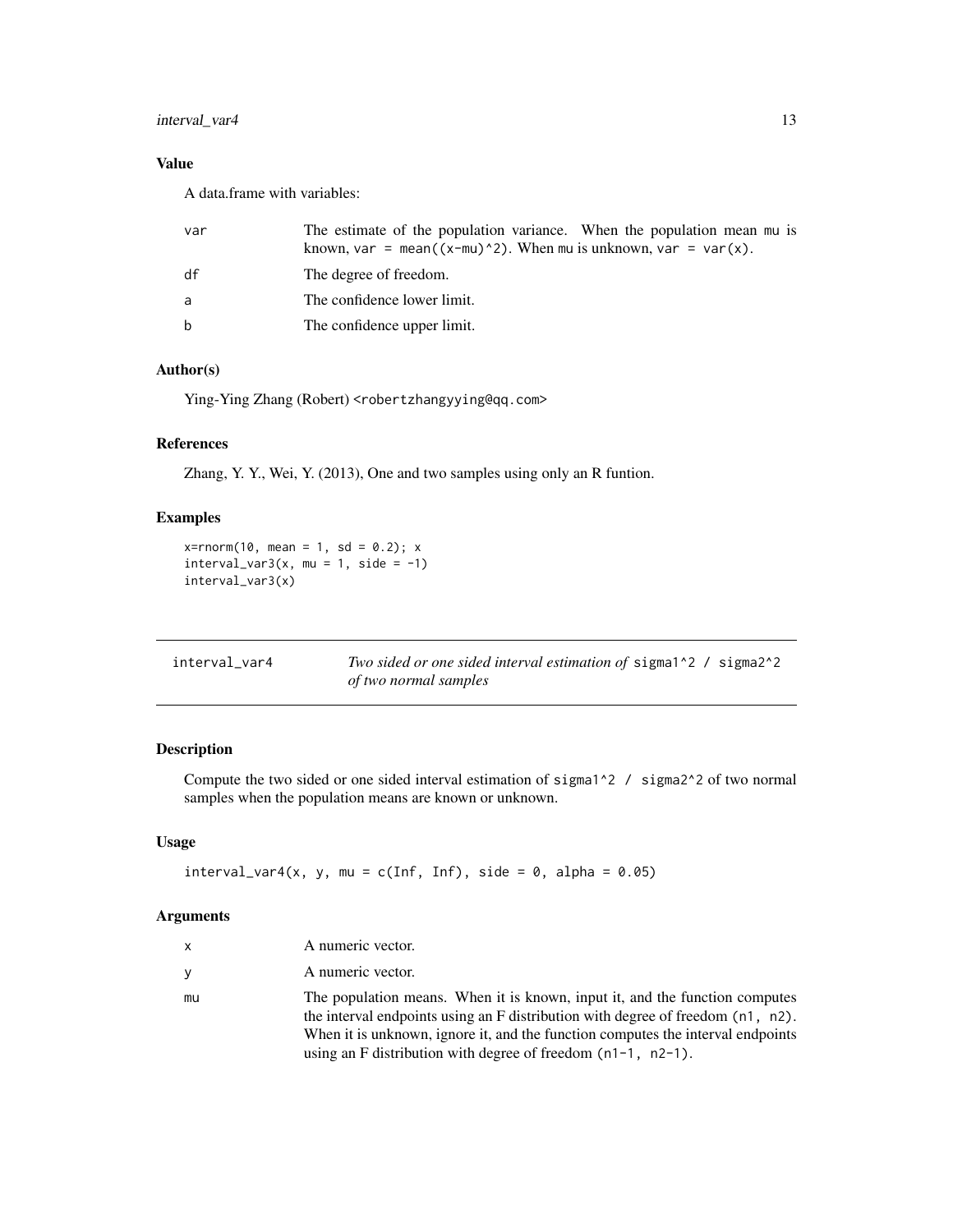<span id="page-13-0"></span>

| side  | A parameter used to control whether to compute two sided or one sided interval                               |
|-------|--------------------------------------------------------------------------------------------------------------|
|       | estimation. When computing the one sided upper limit, input side $= -1$ ; when                               |
|       | computing the one sided lower limit, input side $= 1$ ; when computing the two                               |
|       | sided limits, input side = $\theta$ (default).                                                               |
| alpha | The significance level, a real number in $[0, 1]$ . Default to 0.05. 1-alpha is the<br>degree of confidence. |

#### Value

A data.frame with variables:

| rate | The estimate of the ratio of population variances, rate = $Sx2/Sy2$ . When the<br>population means mu is known, $Sx2 = 1/n1*sum((x-mu[1])^2)$ and $Sy2 = 1/n2*sum((y-mu[2])^2)$ .<br>When mu is unknown, $Sx2 = var(x)$ and $Sy2 = var(y)$ . |
|------|----------------------------------------------------------------------------------------------------------------------------------------------------------------------------------------------------------------------------------------------|
| df1  | The first degree of freedom.                                                                                                                                                                                                                 |
| df2  | The second degree of freedom.                                                                                                                                                                                                                |
| a    | The confidence lower limit.                                                                                                                                                                                                                  |
| b.   | The confidence upper limit.                                                                                                                                                                                                                  |
|      |                                                                                                                                                                                                                                              |

# Author(s)

Ying-Ying Zhang (Robert) <robertzhangyying@qq.com>

#### References

Zhang, Y. Y., Wei, Y. (2013), One and two samples using only an R funtion.

# Examples

```
x = rnorm(10, mean = 1, sd = 0.2); xy=rnorm(20, mean = 2, sd = 0.3); y
interval\_var4(x, y, mu = c(1,2), side = -1)interval_var4(x, y)
```
mean\_test1 *Two sided or one sided test of hypothesis of* mu *of one normal sample*

# Description

Compute the two sided or one sided test of hypothesis of mu of one normal sample when the population variance is known or unknown.

#### Usage

```
mean_test1(x, mu = 0, sigma = -1, side = 0)
```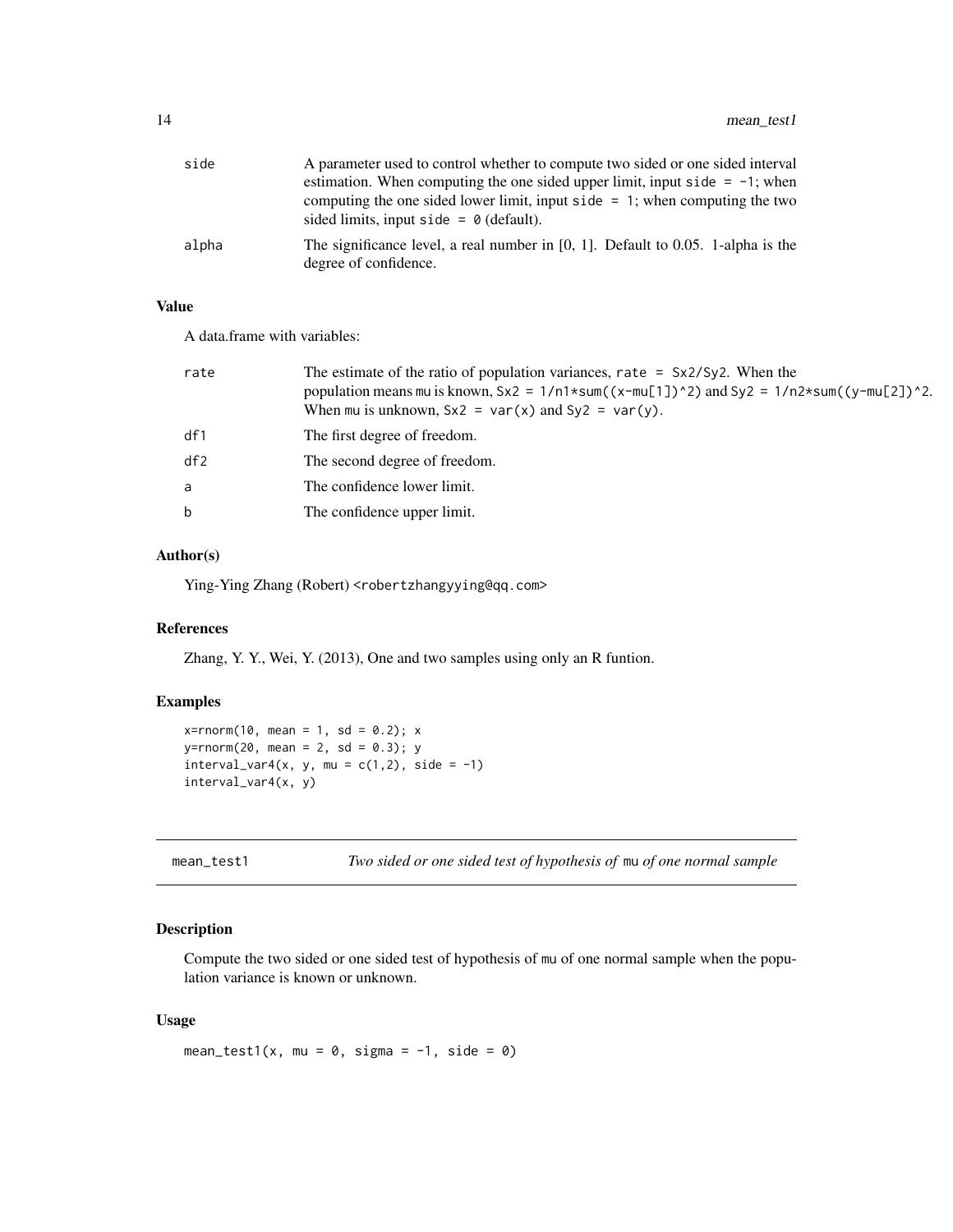# <span id="page-14-0"></span>mean\_test2 15

#### Arguments

| X     | A numeric vector.                                                                                                                                                                                                                                                                                                                                                                                                                                             |
|-------|---------------------------------------------------------------------------------------------------------------------------------------------------------------------------------------------------------------------------------------------------------------------------------------------------------------------------------------------------------------------------------------------------------------------------------------------------------------|
| mu    | mu is mu $\theta$ in the null hypothesis. Default is 0, i.e., H $\theta$ : mu = $\theta$ .                                                                                                                                                                                                                                                                                                                                                                    |
| sigma | The standard deviation of the population. $sigma \ge 0$ indicates it is known, $sigma \le 0$<br>indicates it is unknown. Default to unknown standard deviation.                                                                                                                                                                                                                                                                                               |
| side  | A parameter used to control two sided or one sided test of hypothesis. When<br>inputting side = $\theta$ (default), the function computes two sided test of hypothesis,<br>and H1: mu != mu0; when inputting side = $-1$ (or a number < 0), the function<br>computes one sided test of hypothesis, and $H1:$ mu $\leq$ mu $\theta$ ; when inputting<br>side = 1 (or a number > 0), the function computes one sided test of hypothesis,<br>and $H1:mu > mu0$ . |

#### Value

A data.frame with variables:

| mean      | The sample mean.                                                                                                                      |
|-----------|---------------------------------------------------------------------------------------------------------------------------------------|
| df        | The degree of freedom.                                                                                                                |
| statistic | The statistic, when sigma>=0, statistic = $Z = (xb-mu)/(sigma/sqrt(n));$<br>when sigma<0, statistic = $T = (xb-mu)/(sd(x)/sqrt(n))$ . |
| p_value   | The P value.                                                                                                                          |

# Author(s)

Ying-Ying Zhang (Robert) <robertzhangyying@qq.com>

# References

Zhang, Y. Y., Wei, Y. (2013), One and two samples using only an R funtion.

#### Examples

```
x=rnorm(10, mean = 1, sd = 0.2); x
mean_test1(x, mu = 1, sigma = 0.2, side = 1)
mean_test1(x, mu = 1)
```

| mean test2 |
|------------|
|            |

mean\_test2 *Two sided or one sided test of hypothesis of* mu1 *and* mu2 *of two normal samples*

#### Description

Compute the two sided or one sided test of hypothesis of mu1 and mu2 of two normal samples when the population variances are known, unknown equal, or unknown unequal.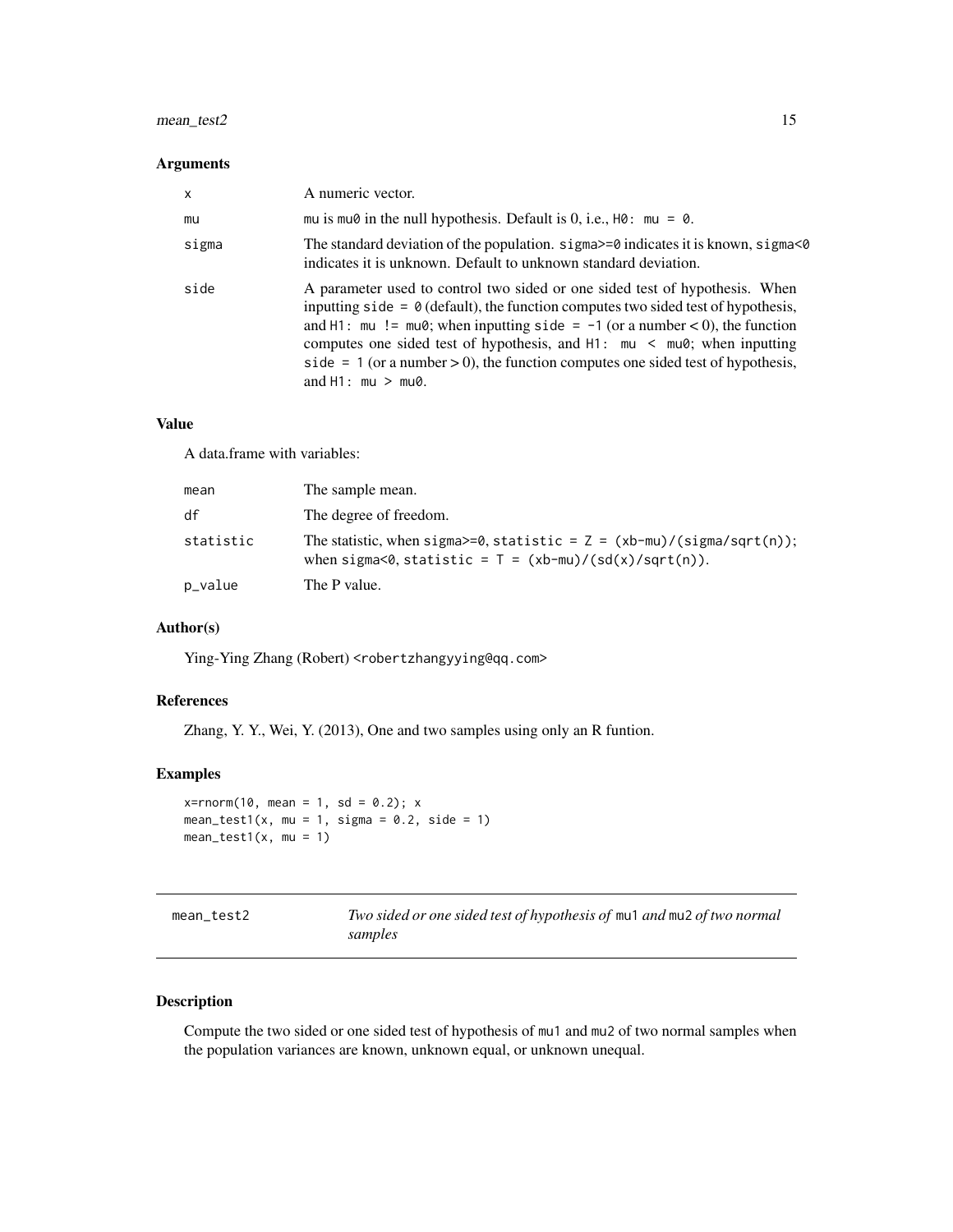#### Usage

mean\_test2(x, y, sigma =  $c(-1, -1)$ , var.equal = FALSE, side = 0)

# Arguments

| $\mathsf{x}$ | A numeric vector.                                                                                                                                                                                                                                                                                                                                                                                                                                             |
|--------------|---------------------------------------------------------------------------------------------------------------------------------------------------------------------------------------------------------------------------------------------------------------------------------------------------------------------------------------------------------------------------------------------------------------------------------------------------------------|
| У            | A numeric vector.                                                                                                                                                                                                                                                                                                                                                                                                                                             |
| sigma        | A numeric vector of length 2, which contains the standard deviations of two<br>populations. When the standard deviations are known, input it, then the function<br>computes the interval endpoints using normal population; when the standard<br>deviations are unknown, ignore it, now we need to consider whether the two<br>populations have equal variances. See var equal below.                                                                         |
| var.equal    | A logical variable indicating whether to treat the two variances as being equal.<br>If TRUE then the pooled variance is used to estimate the variance otherwise the<br>Welch (or Satterthwaite) approximation to the degrees of freedom is used.                                                                                                                                                                                                              |
| side         | A parameter used to control two sided or one sided test of hypothesis. When<br>inputting side = $\theta$ (default), the function computes two sided test of hypothesis,<br>and H1: $mu1$ ! = $mu2$ ; when inputting side = -1 (or a number < 0), the function<br>computes one sided test of hypothesis, and $H1:$ mul $\leq$ mu2; when inputting<br>side = 1 (or a number > 0), the function computes one sided test of hypothesis,<br>and $H1:$ mu1 $>$ mu2. |

# Value

A data.frame with variables:

| mean      | The difference of sample means xb-yb.                                                                    |
|-----------|----------------------------------------------------------------------------------------------------------|
| df        | The degree of freedom.                                                                                   |
| statistic | The statistic, when all (sigma>=0), statistic = $\overline{z}$ ; otherwise, statistic = $\overline{z}$ . |
| p_value   | The P value.                                                                                             |

#### Author(s)

Ying-Ying Zhang (Robert) <robertzhangyying@qq.com>

# References

Zhang, Y. Y., Wei, Y. (2013), One and two samples using only an R funtion.

```
x = r \cdot 10, mean = 1, sd = 0.2); x
y=rnorm(20, mean = 2, sd = 0.3); y
mean_test2(x, y, sigma = c(0.2, 0.3), side = 1)
mean_test2(x, y, var.equals = TRUE, side = 1)mean_test2(x, y, side = 1)
```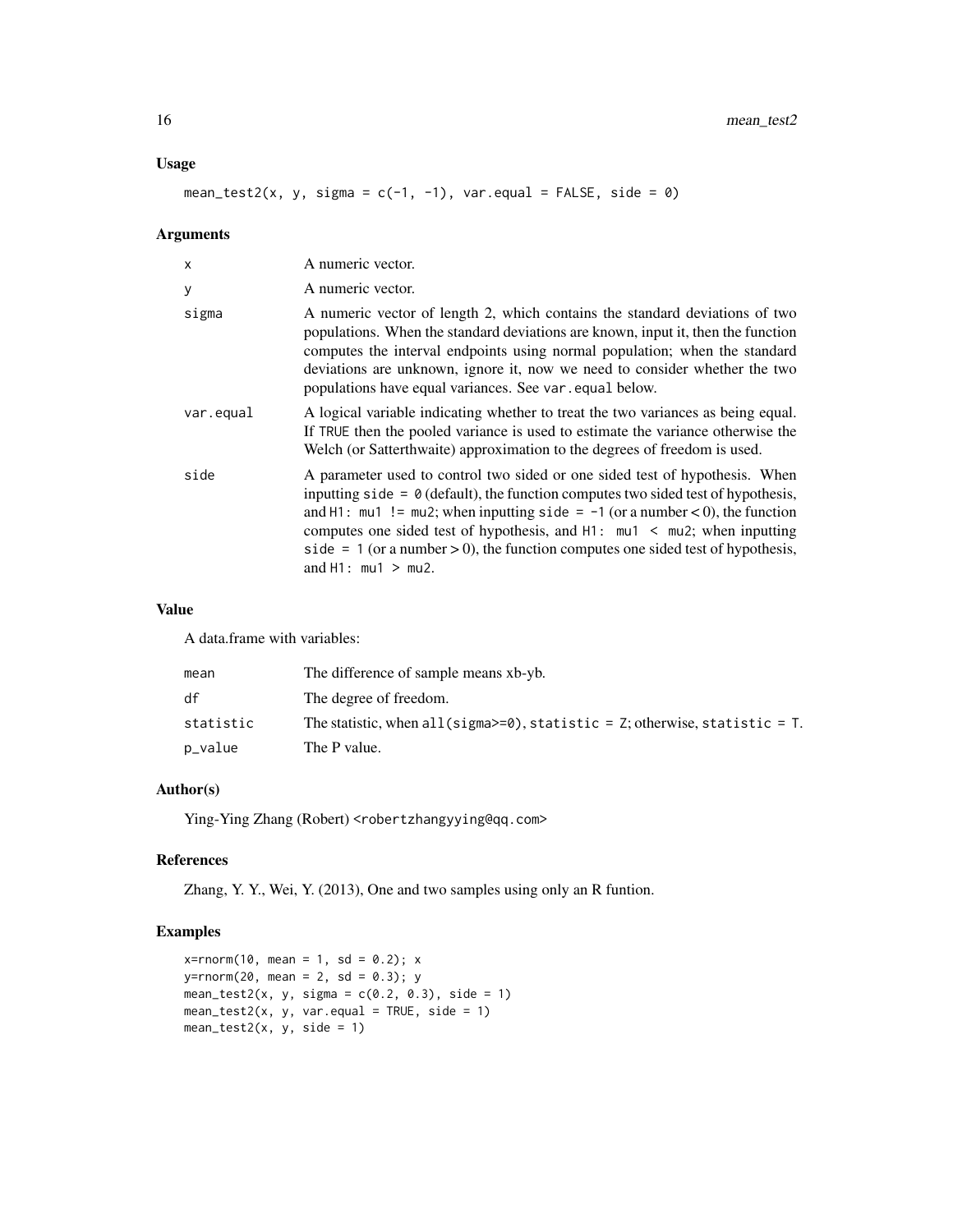# <span id="page-16-1"></span><span id="page-16-0"></span>Description

Deal with one sample x, especially normal. Report descriptive statistics, plot, interval estimation and test of hypothesis of x.

# Usage

```
one_sample(x, mu = Inf, sigma = -1, side = 0, alpha = 0.05)
```
# Arguments

| x     | A numeric vector.                                                                                                                                                                                                                                                                                                                                                                                                                                                                                                |
|-------|------------------------------------------------------------------------------------------------------------------------------------------------------------------------------------------------------------------------------------------------------------------------------------------------------------------------------------------------------------------------------------------------------------------------------------------------------------------------------------------------------------------|
| mu    | mu plays two roles.                                                                                                                                                                                                                                                                                                                                                                                                                                                                                              |
|       | In two sided or one sided interval estimation (or test of hypothesis) of sigma <sup>2</sup><br>of one normal sample, mu is the population mean. When it is known, input it,<br>and the function computes the interval endpoints (or chi-square statistic) using<br>a chi-square distribution with degree of freedom n. When it is unknown, ignore<br>it (the default), and the function computes the interval endpoints (or chi-square<br>statistic) using a chi-square distribution with degree of freedom n-1. |
|       | In two sided or one sided test of hypothesis of mu of one normal sample, mu is<br>mu0 in the null hypothesis, and mu0 = if (mu < Inf) mu else 0.                                                                                                                                                                                                                                                                                                                                                                 |
| sigma | sigma plays two roles.                                                                                                                                                                                                                                                                                                                                                                                                                                                                                           |
|       | In two sided or one sided interval estimation (or test of hypothesis) of mu of one<br>normal sample, sigma is the standard deviation of the population. sigma>=0<br>indicates it is known, and the function computes the interval endpoints (or Z<br>statistic) using a standard normal distribution. sigma<0 indicates it is unknown,<br>and the function computes the interval endpoints (or T statistic) using a t distri-<br>bution with degree of freedom n-1. Default to unknown standard deviation.       |
|       | In two sided or one sided test of hypothesis of sigma <sup><math>\lambda</math></sup> 2 of one normal sample,<br>sigma is sigma0 in the null hypothesis. Default is 1, i.e., $H0:$ sigma^2 = 1.                                                                                                                                                                                                                                                                                                                  |
| side  | side plays two roles and is used in four places.                                                                                                                                                                                                                                                                                                                                                                                                                                                                 |
|       | In two sided or one sided interval estimation of mu of one normal sample, side is<br>a parameter used to control whether to compute two sided or one sided interval<br>estimation. When computing the one sided upper limit, input side $= -1$ ; when<br>computing the one sided lower limit, input side $= 1$ ; when computing the two<br>sided limits, input side = $\theta$ (default).                                                                                                                        |
|       | In two sided or one sided interval estimation of sigma <sup>2</sup> of one normal sample,<br>side is a parameter used to control whether to compute two sided or one sided in-<br>terval estimation. When computing the one sided upper limit, input side = $-1$ ;<br>when computing the one sided lower limit, input side $= 1$ ; when computing<br>the two sided limits, input side = $\theta$ (default).                                                                                                      |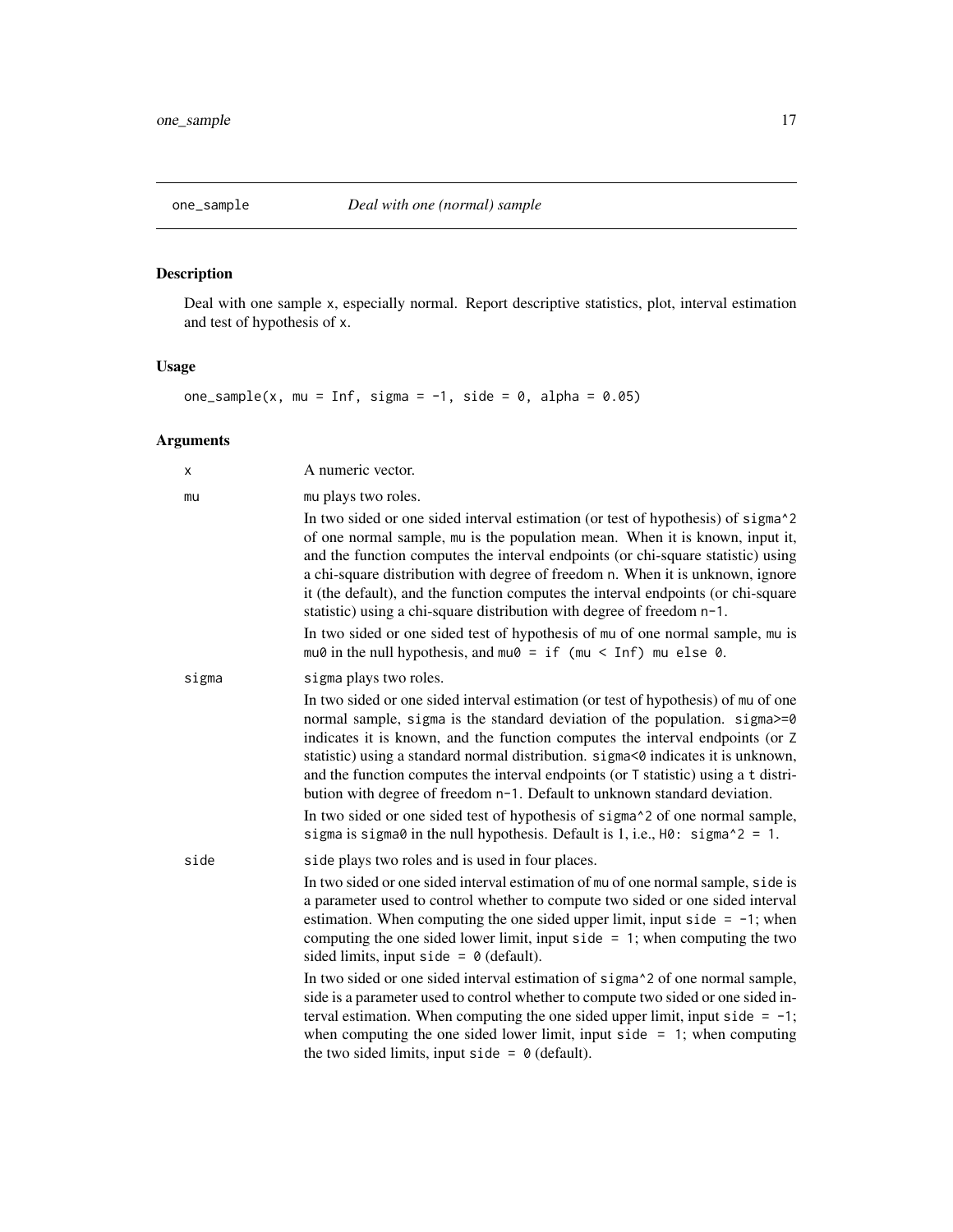|       | In two sided or one sided test of hypothesis of mu of one normal sample, side<br>is a parameter used to control two sided or one sided test of hypothesis. When<br>inputting side = $\theta$ (default), the function computes two sided test of hypothesis,<br>and H1: $mu$ != $mu\theta$ ; when inputting side = -1 (or a number < 0), the function<br>computes one sided test of hypothesis, and $H1:$ mu $\leq$ mu $\theta$ ; when inputting<br>side = $1$ (or a number > 0), the function computes one sided test of hypothesis,<br>and $H1:mu > mu0$ .                                                         |
|-------|---------------------------------------------------------------------------------------------------------------------------------------------------------------------------------------------------------------------------------------------------------------------------------------------------------------------------------------------------------------------------------------------------------------------------------------------------------------------------------------------------------------------------------------------------------------------------------------------------------------------|
|       | In two sided or one sided test of hypothesis of sigma <sup>2</sup> of one normal sample,<br>side is a parameter used to control two sided or one sided test of hypothe-<br>sis. When inputting side = $\theta$ (default), the function computes two sided test<br>of hypothesis, and H1: $signa^2$ != $signa^2$ : when inputting side = -1<br>(or a number $\lt 0$ ), the function computes one sided test of hypothesis, and<br>H1: sigma^2 < sigma0^2; when inputting side = 1 (or a number > 0), the<br>function computes one sided test of hypothesis, and $H1:$ sigma $\textdegree$ 2 > sigma $\textdegree$ 2. |
| alpha | The significance level, a real number in $[0, 1]$ . Default to 0.05. 1-alpha is the<br>degree of confidence.                                                                                                                                                                                                                                                                                                                                                                                                                                                                                                        |

# Value

A list with the following components:

| mu_interval      | It contains the results of interval estimation of mu.                            |
|------------------|----------------------------------------------------------------------------------|
|                  | mu <sub>rr</sub> hypothesis It contains the results of test of hypothesis of mu. |
| sigma_interval   |                                                                                  |
|                  | It contains the results of interval estimation of sigma.                         |
| sigma_hypothesis |                                                                                  |
|                  | It contains the results of test of hypothesis of sigma.                          |

#### Author(s)

Ying-Ying Zhang (Robert) <robertzhangyying@qq.com>

#### References

Zhang, Y. Y., Wei, Y. (2013), One and two samples using only an R funtion.

```
x = rnorm(10, mean = 1, sd = 0.2); xone_sample(x, mu = 1, sigma = 0.2, side = 1)
one\_sample(x, sigma = 0.2, side = 1)one\_sample(x, mu = 1, side = 1)one_sample(x)
```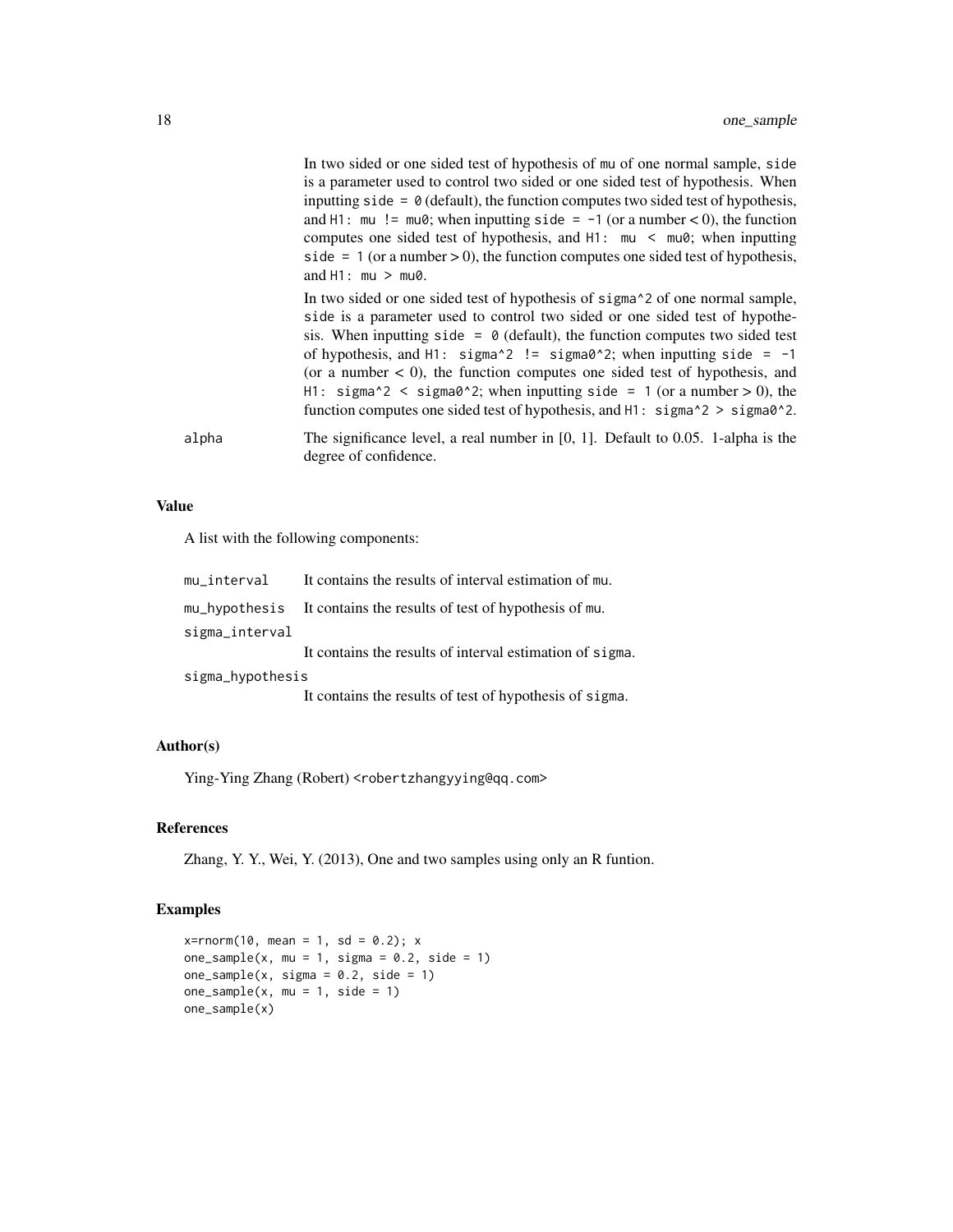#### <span id="page-18-0"></span>Description

Deal with one and two (normal) samples. For one normal sample x, the function reports descriptive statistics, plot, interval estimation and test of hypothesis of x. For two normal samples x and y, the function reports descriptive statistics, plot, interval estimation and test of hypothesis of x and y, respectively. It also reports interval estimation and test of hypothesis of mu1-mu2 (the difference of the means of x and y) and sigma1^2/sigma2^2 (the ratio of the variances of x and y), tests whether x and y are from the same population, finds the correlation coefficient of x and y if x and y have the same length.

# Usage

one\_two\_sample(x,  $y = NULL$ , mu = c(Inf, Inf), sigma = c(-1, -1), var.equal = FALSE, ratio = 1, side = 0, alpha =  $0.05$ )

#### Arguments

| X         | A numeric vector.                                                                                                                                                                                                                                                                                                                                                                                                                                                                                                                                                                                                                                                                                                                                                                                               |
|-----------|-----------------------------------------------------------------------------------------------------------------------------------------------------------------------------------------------------------------------------------------------------------------------------------------------------------------------------------------------------------------------------------------------------------------------------------------------------------------------------------------------------------------------------------------------------------------------------------------------------------------------------------------------------------------------------------------------------------------------------------------------------------------------------------------------------------------|
| у         | A numeric vector.                                                                                                                                                                                                                                                                                                                                                                                                                                                                                                                                                                                                                                                                                                                                                                                               |
| mu        | If $y = NULL$ , i.e., there is only one sample. See the argument mu in one_sample.<br>For two normal samples x and y, mu plays one role: the population means. How-<br>ever, mu is used in two places: one is the two sided or one sided interval esti-<br>mation of sigma <sup>1</sup> <sup>2</sup> / sigma <sup>2</sup> <sup>2</sup> of two normal samples, another is the two<br>sided or one sided test of hypothesis of sigma1^2 and sigma2^2 of two normal<br>samples. When mu is known, input it, and the function computes the interval end-<br>points (or the F value) using an F distribution with degree of freedom (n1, n2).<br>When it is unknown, ignore it, and the function computes the interval endpoints<br>(or the F value) using an F distribution with degree of freedom $(n1-1, n2-1)$ . |
| sigma     | If $y = NULL$ , i.e., there is only one sample. See the argument sigma in one_sample.<br>For two normal samples x and y, sigma plays one role: the population standard<br>deviations. However, sigma is used in two places: one is the two sided or one<br>sided interval estimation of mu1-mu2 of two normal samples, another is the two<br>sided or one sided test of hypothesis of mu1 and mu2 of two normal samples.<br>When the standard deviations are known, input it, then the function computes<br>the interval endpoints using normal population; when the standard deviations<br>are unknown, ignore it, now we need to consider whether the two populations<br>have equal variances. See var . equal below.                                                                                         |
| var.equal | A logical variable indicating whether to treat the two variances as being equal.<br>If TRUE then the pooled variance is used to estimate the variance otherwise the<br>Welch (or Satterthwaite) approximation to the degrees of freedom is used.                                                                                                                                                                                                                                                                                                                                                                                                                                                                                                                                                                |
| ratio     | The hypothesized ratio of the population variances of $x$ and $y$ . It is used in<br>var.test(x, y, ratio = ratio, ), i.e., when computing the interval                                                                                                                                                                                                                                                                                                                                                                                                                                                                                                                                                                                                                                                         |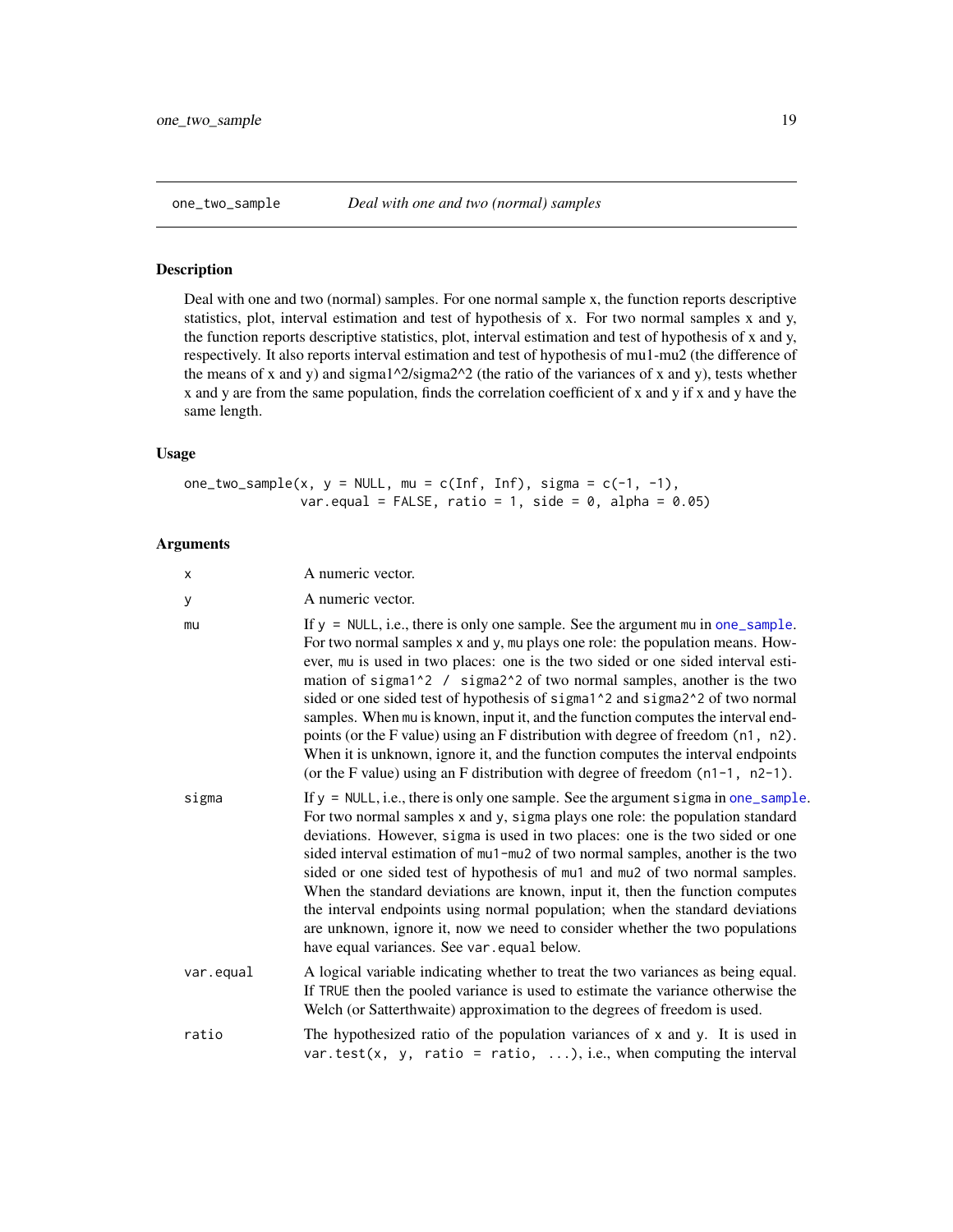estimation and test of hypothesis of sigma1^2 / sigma2^2 when mu1 or mu2 is unknown.

<span id="page-19-0"></span>

| side  | If $y = NULL$ , i.e., there is only one sample. See the argument side in one_sample.<br>For two normal samples x and y, sigma is used in four places: interval esti-<br>mation of mu1-mu2, test of hypothesis of mu1 and mu2, interval estimation of<br>sigma1^2 / sigma2^2, test of hypothesis of sigma1^2 and sigma2^2. In inter-<br>val estimation of mu1-mu2 or sigma $1^2$ / sigma $2^2$ , side is a parameter used<br>to control whether to compute two sided or one sided interval estimation. When<br>computing the one sided upper limit, input side $= -1$ (or a number < 0); when<br>computing the one sided lower limit, input side = $1$ (or a number > 0); when<br>computing the two sided limits, input side = $\theta$ (default). In test of hypothesis<br>of mu1 and mu2 or sigma1^2 and sigma2^2, side is a parameter used to control<br>two sided or one sided test of hypothesis. When inputting side = $\theta$ (default),<br>the function computes two sided test of hypothesis, and $H1$ : $mu1$ != $mu2$ or<br>H1: sigma1^2 != sigma2^2; when inputting side = $-1$ (or a number < 0), |
|-------|----------------------------------------------------------------------------------------------------------------------------------------------------------------------------------------------------------------------------------------------------------------------------------------------------------------------------------------------------------------------------------------------------------------------------------------------------------------------------------------------------------------------------------------------------------------------------------------------------------------------------------------------------------------------------------------------------------------------------------------------------------------------------------------------------------------------------------------------------------------------------------------------------------------------------------------------------------------------------------------------------------------------------------------------------------------------------------------------------------------|
|       | the function computes one sided test of hypothesis, and $H1:$ mul $\leq$ mul or<br>H1: sigma1^2 < sigma2^2; when inputting side = 1 (or a number > 0),<br>the function computes one sided test of hypothesis, and $H1:$ mul $>$ mul or<br>$H1:$ sigma1^2 > sigma2^2.                                                                                                                                                                                                                                                                                                                                                                                                                                                                                                                                                                                                                                                                                                                                                                                                                                           |
| alpha | The significance level, a real number in $[0, 1]$ . Default to 0.05. 1-alpha is the<br>degree of confidence.                                                                                                                                                                                                                                                                                                                                                                                                                                                                                                                                                                                                                                                                                                                                                                                                                                                                                                                                                                                                   |

#### Value

A list with the following components:

| one_sample_x           | It contains the results by one_sample( $x, \ldots$ ).                                                                     |
|------------------------|---------------------------------------------------------------------------------------------------------------------------|
|                        | one_sample_y It contains the results by one_sample(y, ).                                                                  |
| mu1_mu2_interval       |                                                                                                                           |
|                        | It contains the results of interval estimation of mu1-mu2.                                                                |
| mu1_mu2_hypothesis     |                                                                                                                           |
|                        | It contains the results of test of hypothesis of mu1-mu2.                                                                 |
| sigma_ratio_interval   |                                                                                                                           |
|                        | It contains the results of interval estimation of sigma <sup><math>1^2</math></sup> / sigma <sup><math>2^2</math></sup> . |
| sigma_ratio_hypothesis |                                                                                                                           |
|                        | It contains the results of test of hypothesis of sigma <sup>1</sup> <sup>2</sup> / sigma <sup>2</sup> <sup>2</sup> .      |
| res.ks                 | It contains the results of $ks.test(x,y)$ .                                                                               |
| res.binom              | It contains the results of binom. test(sum(x <y), length(x)).<="" td=""></y),>                                            |
| res.wilcox             | It contains the results of wilcox. test(x, y, ).                                                                          |
| cor.pearson            | It contains the results of cor.test(x, y, method = "pearson", ).                                                          |
| cor.kendall            | It contains the results of cor.test(x, y, method = "kendall", ).                                                          |
| cor.spearman           | It contains the results of cor.test(x, y, method = "spearman", ).                                                         |

# Author(s)

Ying-Ying Zhang (Robert) <robertzhangyying@qq.com>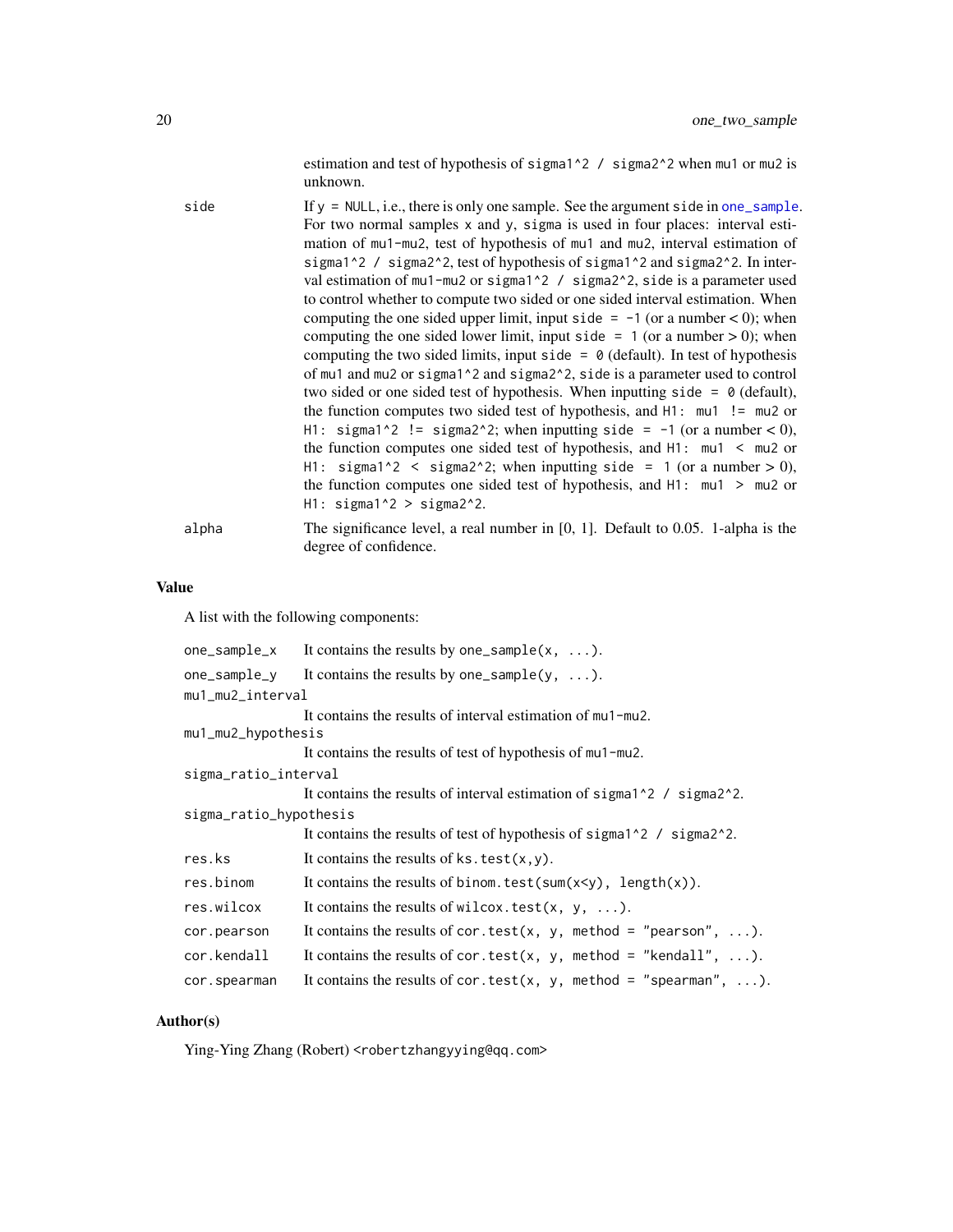#### <span id="page-20-0"></span> $p$ \_value 21

#### References

Zhang, Y. Y., Wei, Y. (2013), One and two samples using only an R funtion.

```
## One sample
x = rnorm(10, mean = 1, sd = 0.2); x## one_sample(x, \ldots) == one_two_sample(x, \ldots)
one_sample(x, mu = 1, sigma = 0.2, side = 1)
one_two_sample(x, mu = 1, sigma = 0.2, side = 1)
one_sample(x, sigma = 0.2, side = 1)
one_{two\_sample(x, sigma = 0.2, side = 1)}one_sample(x, mu = 1, side = 1)
one_{two\_sample(x, mu = 1, side = 1)}one_sample(x)
one_two_sample(x)
## Two samples
set.seed(1)
x = rnorm(10, mean = 1, sd = 0.2); xy=rnorm(20, mean = 2, sd = 0.3); y
y2=rnorm(20, mean = 2, sd = 0.2); y2## sigma1, sigma2 known; mu1, mu2 known
one_two_sample(x, y, sigma = c(0.2, 0.3), mu = c(1, 2))
## sigma1 = sigma2 unknown; mu1, mu2 known
one_two_sample(x, y2, var.equal = TRUE, mu = c(1, 2))
## sigma1 != sigma2 unknown; mu1, mu2 known
one_{two\_sample(x, y, mu = c(1, 2))}## sigma1, sigma2 known; mu1, mu2 unknown
one_{two\_sample(x, y, sigma = c(0.2, 0.3))}## sigma1 = sigma2 unknown; mu1, mu2 unknown
one_{two\_sample(x, y2, var.equals = TRUE)}## sigma1 != sigma2 unknown; mu1, mu2 unknown
one_two_sample(x, y)
```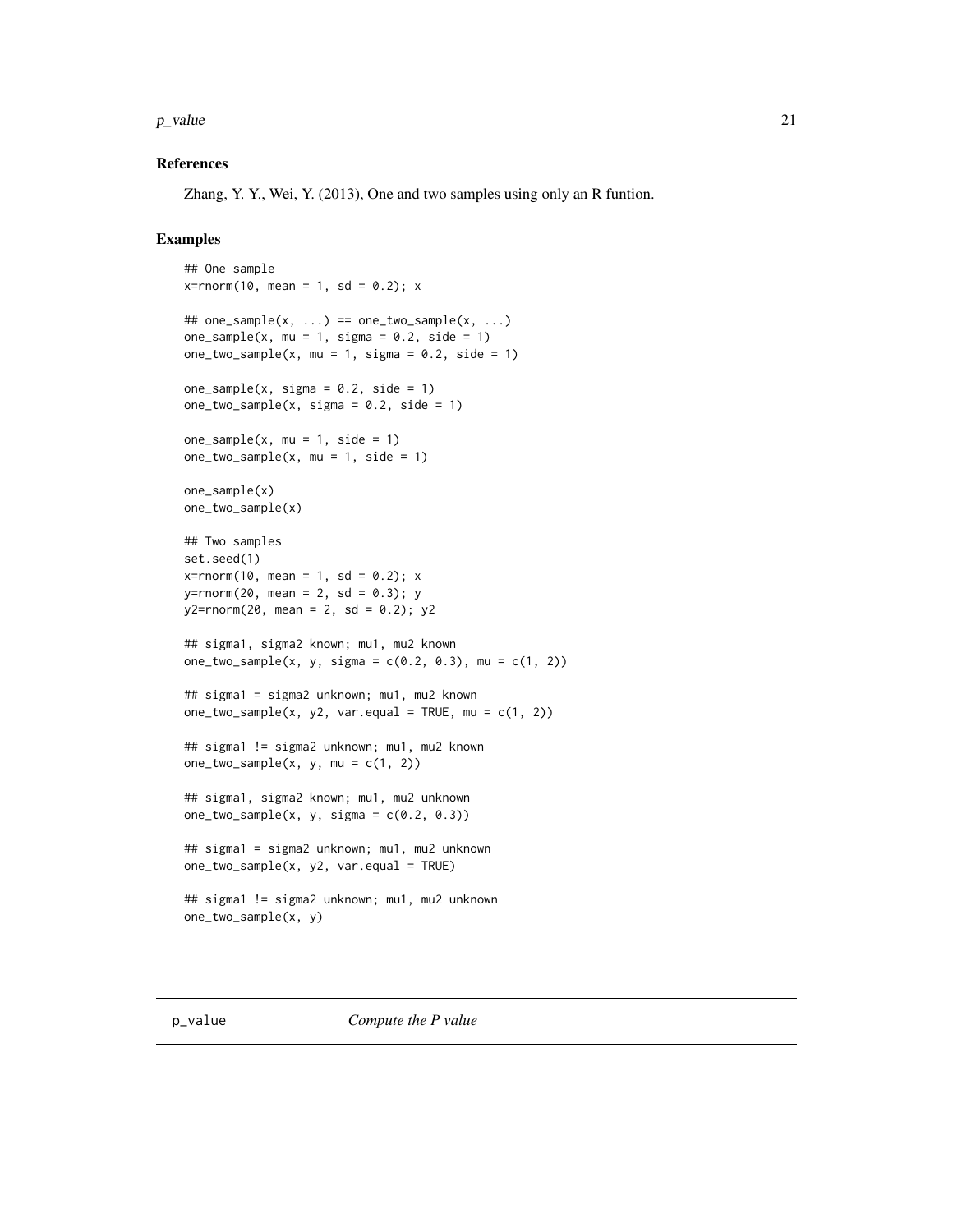#### <span id="page-21-0"></span>Description

Compute the P value of a cumulative distribution function (cdf).

#### Usage

 $p_value(cdf, x, parameter = numeric(0), side = 0)$ 

#### Arguments

| cdf     | The cumulative distribution function. For normal distribution, $cdf = pnorm$ .                                                                                                                                                                                                                                                                                |
|---------|---------------------------------------------------------------------------------------------------------------------------------------------------------------------------------------------------------------------------------------------------------------------------------------------------------------------------------------------------------------|
| x       | A given value to compute the P value.                                                                                                                                                                                                                                                                                                                         |
| paramet | The parameter of the corresponding distribution. For normal distribution, paramet $= c$ (mu, sigma).                                                                                                                                                                                                                                                          |
| side    | A parameter indicating whether to compute one sided or two sided P value.<br>When inputting side = $-1$ (or a number < 0), the function computes a left side<br>P value; when inputting side = 1 (or a number $> 0$ ), the function computes a<br>right side P value; when inputting side = $\theta$ (default), the function computes a<br>two sided P value. |

# Value

The P value.

#### Author(s)

Ying-Ying Zhang (Robert) <robertzhangyying@qq.com>

#### References

Zhang, Y. Y., Wei, Y. (2013), One and two samples using only an R funtion.

#### Examples

 $p_value(pnorm, x = 0, side = 1)$  $p_value(pt, x = 0, parameter = 5, side = 1)$ 

| var test1 | Two sided or one sided test of hypothesis of sigma^2 of one normal |
|-----------|--------------------------------------------------------------------|
|           | sample                                                             |

# Description

Compute the two sided or one sided test of hypothesis of sigma^2 of one normal sample when the population mean is known or unknown.

#### Usage

```
var_test1(x, sigma2 = 1, mu = Inf, side = 0)
```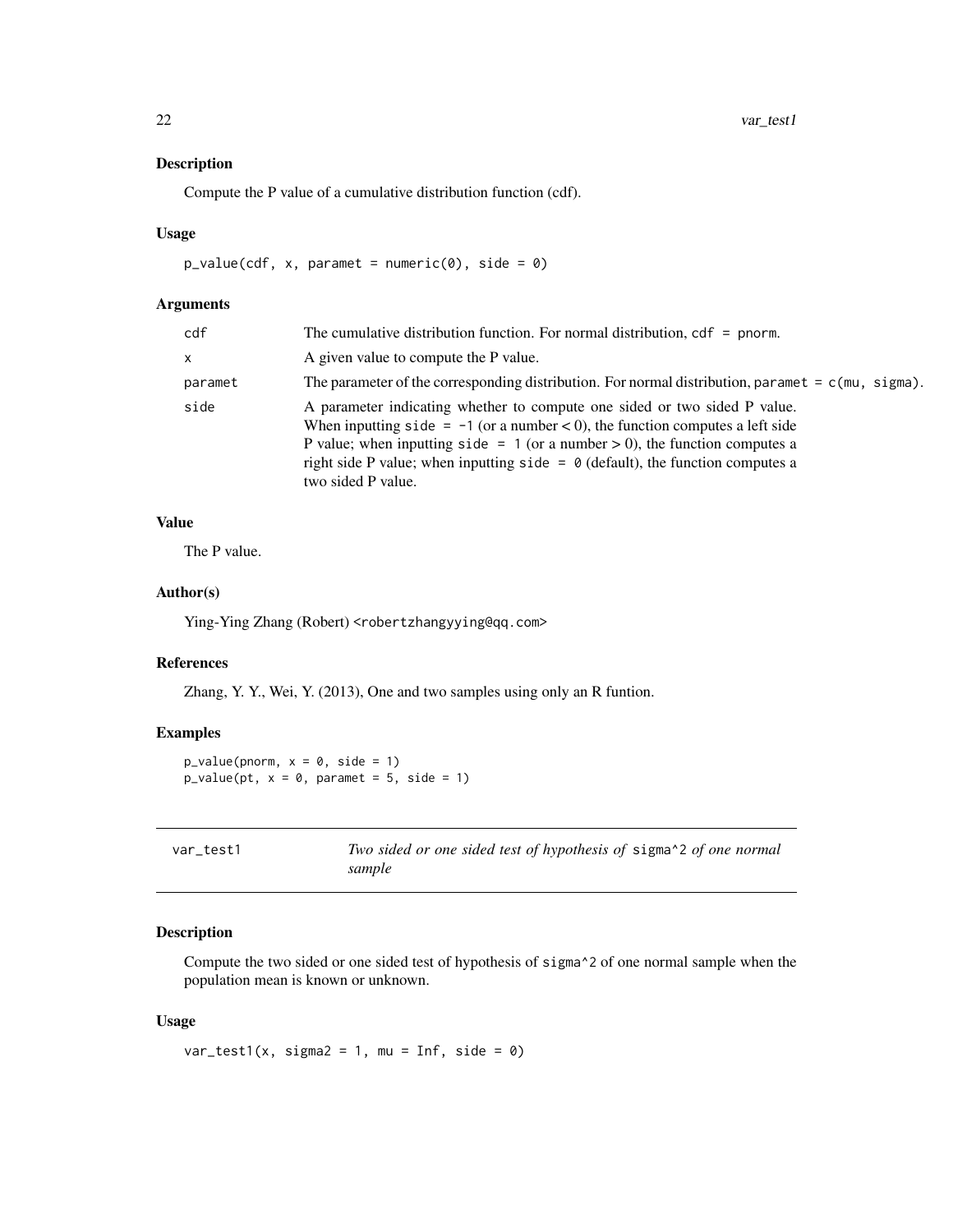#### <span id="page-22-0"></span>var\_test2 23

#### Arguments

| x      | A numeric vector.                                                                                                                                                                                                                                                                                                                                                                                                                                                                                                                                             |
|--------|---------------------------------------------------------------------------------------------------------------------------------------------------------------------------------------------------------------------------------------------------------------------------------------------------------------------------------------------------------------------------------------------------------------------------------------------------------------------------------------------------------------------------------------------------------------|
| sigma2 | sigma2 is sigma0^2 in the null hypothesis. Default is 1, i.e., $H0$ : sigma^2 = 1.                                                                                                                                                                                                                                                                                                                                                                                                                                                                            |
| mu     | The population mean. $mu <$ Inf indicates it is known, $mu ==$ Inf indicates it<br>is unknown. Default to unknown population mean.                                                                                                                                                                                                                                                                                                                                                                                                                            |
| side   | A parameter used to control two sided or one sided test of hypothesis. When in-<br>putting side = $\theta$ (default), the function computes two sided test of hypothesis,<br>and H1: sigma^2 != sigma0^2; when inputting side = $-1$ (or a number < 0),<br>the function computes one sided test of hypothesis, and H1: $\frac{\text{sigma}^2}{2}$ < $\frac{\text{sigma}^2}{2}$ ;<br>when inputting side = 1 (or a number $> 0$ ), the function computes one sided<br>test of hypothesis, and $H1:$ sigma $\textdegree$ 2 > sigma $\textdegree$ <sup>2</sup> . |

#### Value

A data.frame with variables:

| var     | The estimate of the population variance. When the population mean mu is<br>known, var = mean( $(x-mu)^2$ ). When mu is unknown, var = var(x). |
|---------|-----------------------------------------------------------------------------------------------------------------------------------------------|
| df      | The degree of freedom.                                                                                                                        |
| chisg2  | The chisquare statistic.                                                                                                                      |
| p_value | The P value.                                                                                                                                  |

# Author(s)

Ying-Ying Zhang (Robert) <robertzhangyying@qq.com>

# References

Zhang, Y. Y., Wei, Y. (2013), One and two samples using only an R funtion.

#### Examples

```
x=rnorm(10, mean = 1, sd = 0.2); x
var_test1(x, sigma2 = 0.2^2, mu = 1, side = 1)var_test1(x, sigma2 = 0.2^2, side = 1)
```

| var test2 |
|-----------|
|-----------|

Two sided or one sided test of hypothesis of sigma1^2 *and* sigma2^2 *of two normal samples*

#### Description

Compute the two sided or one sided test of hypothesis of sigma1^2 and sigma2^2 of two normal samples when the population means are known or unknown.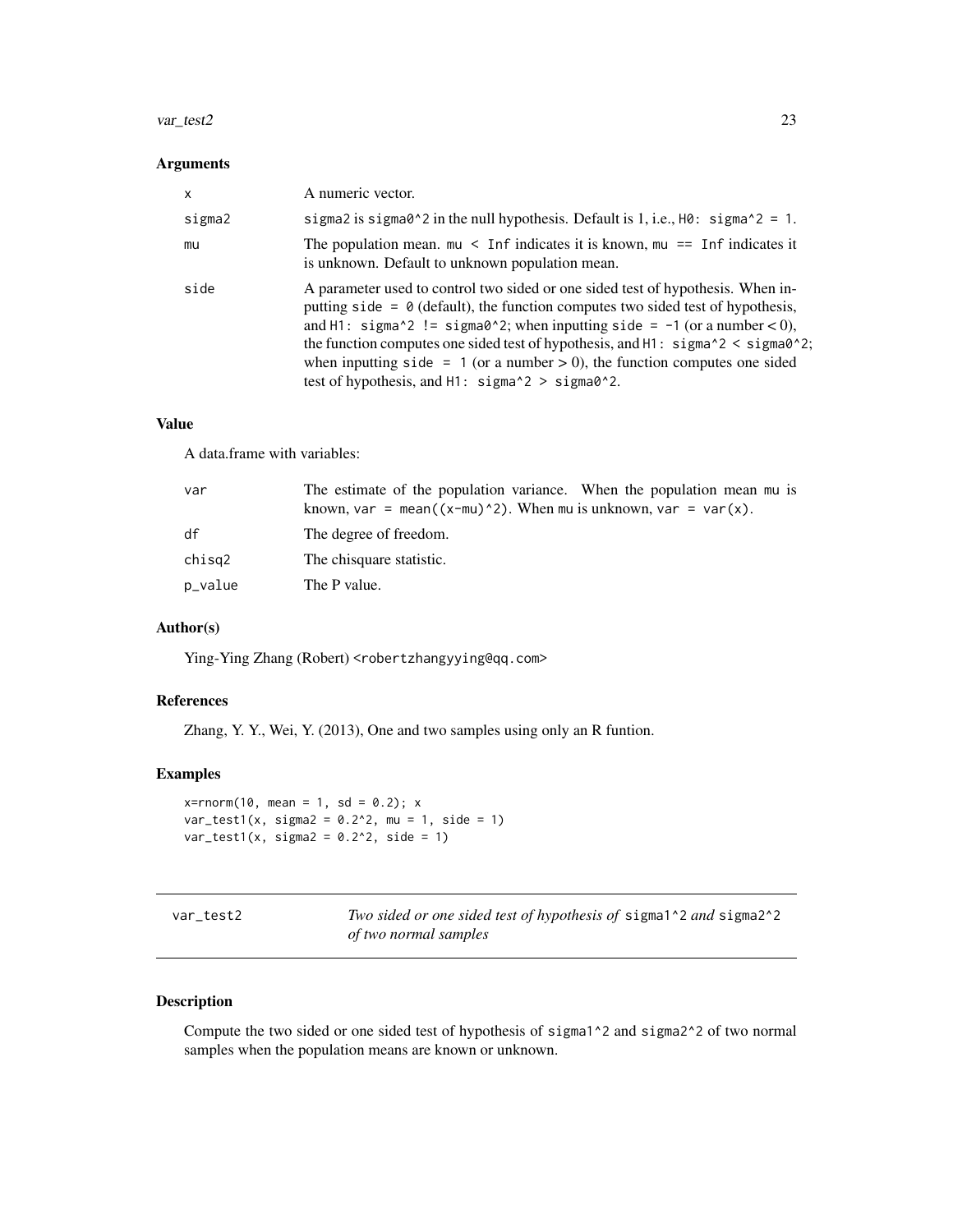# Usage

 $var_test2(x, y, mu = c(Inf, Inf), side = 0)$ 

# Arguments

| $\mathsf{x}$ | A numeric vector.                                                                                                                                                                                                                                                                                                                                                                                                                                                                                                                               |
|--------------|-------------------------------------------------------------------------------------------------------------------------------------------------------------------------------------------------------------------------------------------------------------------------------------------------------------------------------------------------------------------------------------------------------------------------------------------------------------------------------------------------------------------------------------------------|
| y            | A numeric vector.                                                                                                                                                                                                                                                                                                                                                                                                                                                                                                                               |
| mu           | The population means. When it is known, input it, and the function computes<br>the F value using an F distribution with degree of freedom $(n1, n2)$ . When it<br>is unknown, ignore it, and the function computes the F value using an F distri-<br>bution with degree of freedom $(n1-1, n2-1)$ .                                                                                                                                                                                                                                             |
| side         | A parameter used to control two sided or one sided test of hypothesis. When in-<br>putting side = $\theta$ (default), the function computes two sided test of hypothesis,<br>and H1: sigma1^2 != sigma2^2; when inputting side = $-1$ (or a number < 0),<br>the function computes one sided test of hypothesis, and $H1$ : sigma <sup>1</sup> $\alpha$ < sigma <sup>2<math>\alpha</math></sup> 2;<br>when inputting side = 1 (or a number $> 0$ ), the function computes one sided<br>test of hypothesis, and $H1:$ sigma $1^2 >$ sigma $2^2$ . |

#### Value

A data.frame with variables:

| rate    | The estimate of the ratio of population variances, rate = $Sx2/Sy2$ . When the<br>population means mu is known, $Sx2 = 1/n1*sum((x-mu[1])^2)$ and $Sy2 = 1/n2*sum((y-mu[2])^2)$ .<br>When mu is unknown, $Sx2 = var(x)$ and $Sy2 = var(y)$ . |
|---------|----------------------------------------------------------------------------------------------------------------------------------------------------------------------------------------------------------------------------------------------|
| df1     | The first degree of freedom.                                                                                                                                                                                                                 |
| df2     | The second degree of freedom.                                                                                                                                                                                                                |
| F.      | The F statistic.                                                                                                                                                                                                                             |
| p_value | The P value.                                                                                                                                                                                                                                 |

# Author(s)

Ying-Ying Zhang (Robert) <robertzhangyying@qq.com>

# References

Zhang, Y. Y., Wei, Y. (2013), One and two samples using only an R funtion.

#### Examples

 $x = rnorm(10, mean = 1, sd = 0.2); x$  $y=$ rnorm(20, mean = 2, sd = 0.3); y  $var_test2(x, y, mu = c(1, 2), side = 1)$  $var_test2(x, y, side = 1)$